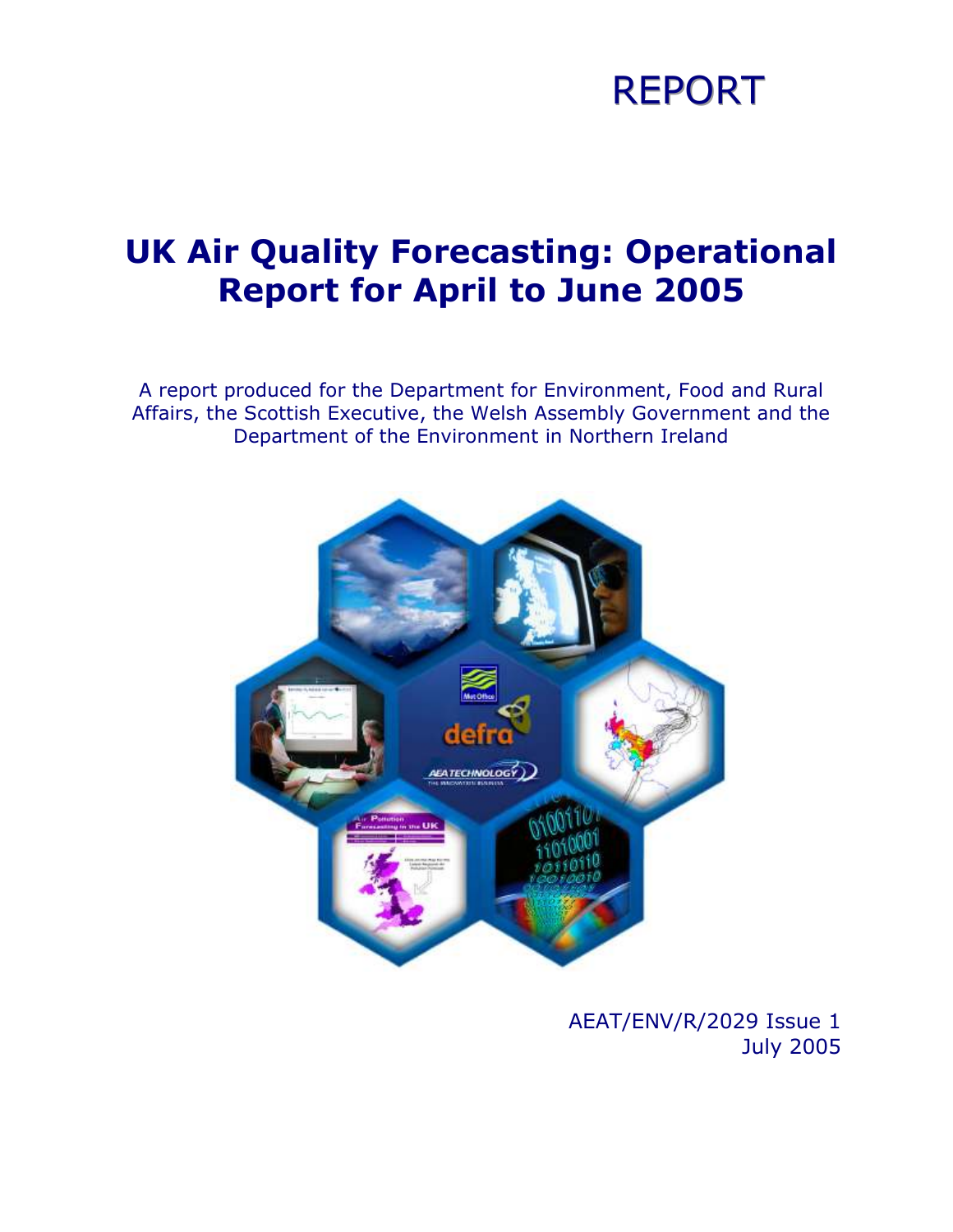## UK Air Quality Forecasting: Operational Report for April to June 2005

A report produced for the Department for Environment, Food and Rural Affairs, the Scottish Executive, the Welsh Assembly Government and the Department of the Environment in Northern Ireland

> AEAT/ENV/R/2029 Issue 1 July 2005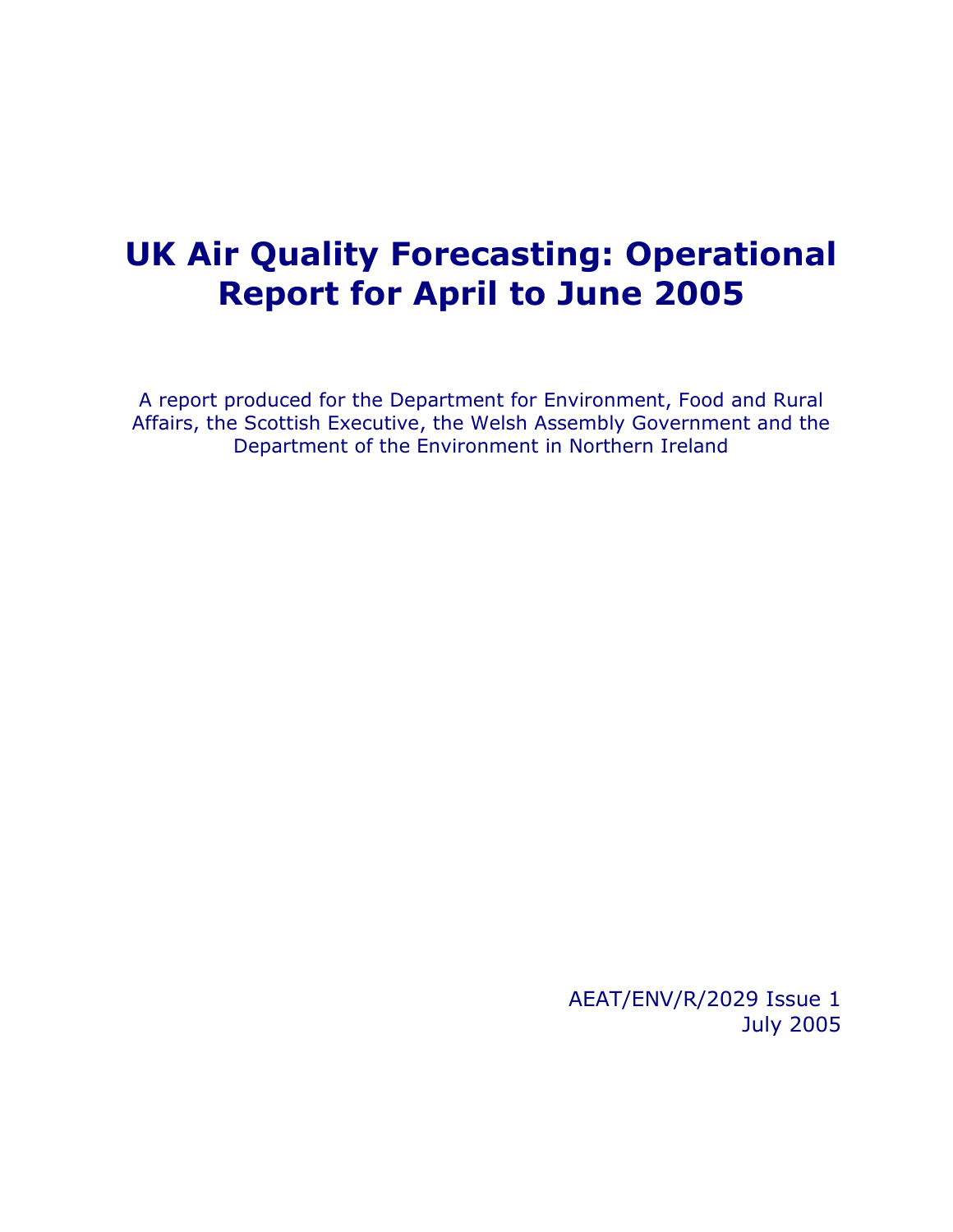| Title                                             | UK Air Quality Forecasting: Operational Report for April to June 2005.                                                                                                    |
|---------------------------------------------------|---------------------------------------------------------------------------------------------------------------------------------------------------------------------------|
| <b>Customer</b>                                   | Department for Environment Food and Rural Affairs, the Scottish<br>Executive, the Welsh Assembly Government and the Department of the<br>Environment in Northern Ireland  |
| <b>Customer reference</b>                         | <b>RMP 1902</b>                                                                                                                                                           |
| Confidentiality,<br>copyright and<br>reproduction | Copyright AEA Technology plc.<br>All rights reserved.<br>Enquiries about copyright and reproduction should be addressed to the<br>Commercial Manager, AEA Technology plc. |
| <b>File reference</b>                             | ED45099                                                                                                                                                                   |
| <b>Report number</b>                              | AEAT/ENV/R/2029 Issue 1                                                                                                                                                   |
| <b>Report status</b>                              | Issue 1                                                                                                                                                                   |

AEA Technology plc Netcen Building 551 **Harwell** Didcot Oxfordshire OX11 0QJ UK +44 (0) 870 190 6441 tel. +44 (0) 870 190 6608 fax.

### Andy.cook@aeat.co.uk

 Netcen is an operating division of AEA Technology plc AEA Technology is certificated to BS EN ISO9001:(1994)

|                    | <b>Name</b> | <b>Signature</b> | <b>Date</b> |
|--------------------|-------------|------------------|-------------|
| <b>Author</b>      | Andy Cook   |                  |             |
| <b>Reviewed by</b> | Paul Willis |                  |             |
| <b>Approved by</b> | Jon Bower   |                  |             |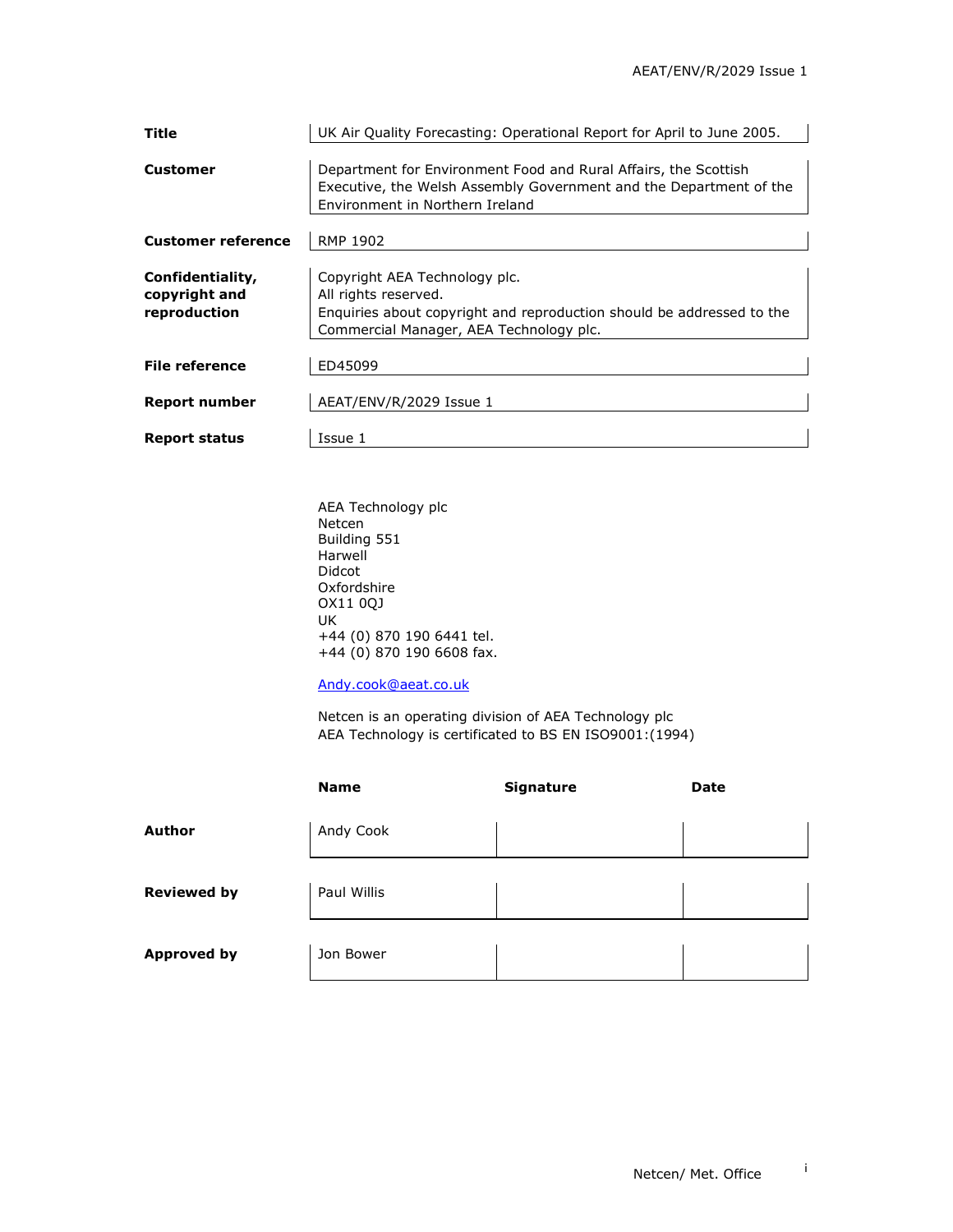## Executive Summary

This report covers the operational activities carried out by Netcen and the Met Office on the UK Air Quality Forecasting Contract from April to June 2005. The work is funded by the Department for Environment Food and Rural Affairs (Defra), the Scottish Executive, Welsh Assembly Government and the Department of the Environment in Northern Ireland.

During the second quarter of 2005, there were 11 days on which HIGH air pollution was recorded. Within zones, the success rate for forecasting these HIGH days was high at 100% with an overall accuracy of 77 %; the HIGH measurements were all due to ozone, which can normally be predicted in advance within the forecasting process. Within agglomerations the success and accuracy rates were poor at 25 % and 22 % respectively. The reduced rates and were due to  $PM_{10}$ , a pollutant which is inherently more difficult to predict. Many MODERATE days were measured, as could normally be expected for this time of year. These were forecast with a high degree of success and accuracy during this quarter. The MODERATE periods are recorded within the forecasting success and accuracy calculations.

The overall forecasting success and accuracy for this quarter for HIGH and MODERATE episodes is summarised in Table 1 below.

Success figures for MODERATE forecasts issued show that a large proportion of measured polluted days were successfully forecast (percentage above  $100\%)^1$ . An average accuracy figure of 87 % indicates that only 13 % of the forecast MODERATE levels were not measured and remained LOW. The accuracy figures tend to be lower due to the precautionary approach that Netcen takes when issuing the daily forecasts- we issue a forecast for MODERATE pollution when there is only a small chance that it will be recorded.

#### Table 1 – Forecast success/accuracy for incidents $^1$  above `HIGH' and above 'MODERATE', April 1st to June 30<sup>th</sup> 2005.

|                    | <b>HIGH</b> |                      | <b>MODERATE</b> |                      |  |  |
|--------------------|-------------|----------------------|-----------------|----------------------|--|--|
| <b>Region/Area</b> |             | % success % accuracy |                 | % success % accuracy |  |  |
| <b>Zones</b>       | 100         |                      | 183             | 90                   |  |  |
| Agglomerations     | 25          |                      | 196             | 84                   |  |  |

We continue to research ways of improving the air pollution forecasting system by:

- 1. Investigating ways of using automatic software systems to streamline the activities within the forecasting process, thus allowing forecasters to spend their time more productively considering the most accurate forecasts.
- 2. Researching the chemistry used in our models, in particular the  $NO<sub>x</sub> \rightarrow NO<sub>2</sub>$  conversion used in NAME and the chemical schemes for secondary  $PM_{10}$  and ozone.
- 3. Improving the NAME model used for ad-hoc analyses. In particular, recent improvements have assisted with investigations of the possible long-range transport of  $PM_{10}$  pollution from forest fires in Russia and the long-range transport of particles from Saharan Dust Storms.
- 4. Improving and updating the emissions inventories used in our models.

1

There were no reported breakdowns in the forecasting service between April and June; all bulletins were delivered to the Air Quality Communications contractor on time.

 $^{\rm 1}$  Note that the calculations of accuracy and success rates are based on a successful prediction being  $\pm 1$  of the measured index; it is therefore possible to record rates in excess of 100% rather than 'true' percentages.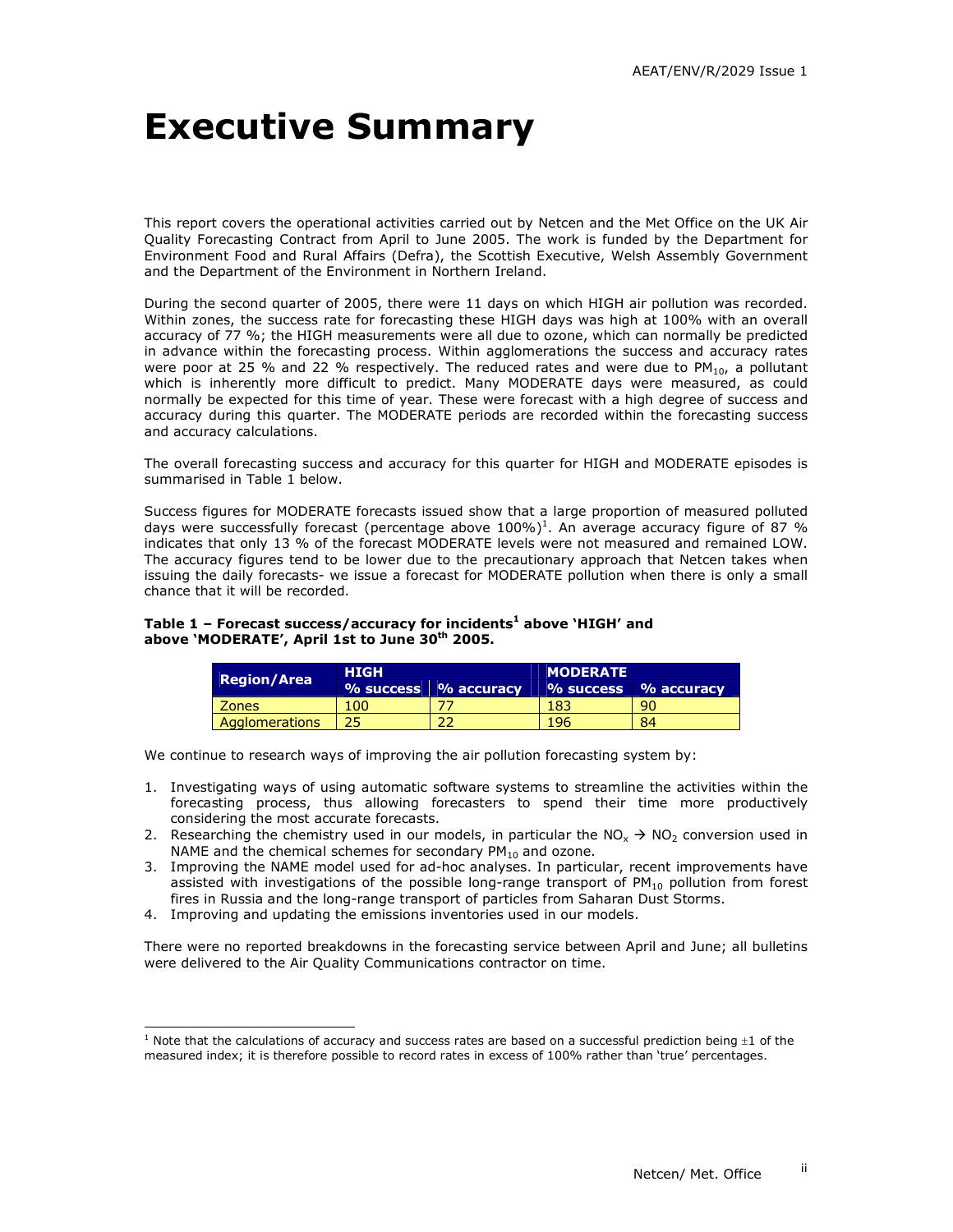## **Contents**

| <b>Executive Summary</b>                                                                                                                           | ii.                                             |  |  |  |  |
|----------------------------------------------------------------------------------------------------------------------------------------------------|-------------------------------------------------|--|--|--|--|
| <b>Introduction</b>                                                                                                                                | 3                                               |  |  |  |  |
| New developments during this period                                                                                                                | 4                                               |  |  |  |  |
| THE FOURTH AIR POLLUTION FORECASTING SEMINAR<br>2.1<br>$2.2^{\circ}$<br><b>OZONE WEB</b><br>2.3 MET OFFICE DEVELOPMENTS<br>2.4 BBC WEATHER UPDATED | 4<br>$\begin{array}{c} 6 \\ 7 \end{array}$<br>8 |  |  |  |  |
| <b>Analysis of Forecasting Success Rate</b><br>3                                                                                                   |                                                 |  |  |  |  |
| FORECAST ANALYSIS FOR APRIL 1ST TO JUNE 30TH 2005.<br>3.1                                                                                          | 10                                              |  |  |  |  |
| <b>Breakdowns in the service</b>                                                                                                                   | 19                                              |  |  |  |  |
| <b>Additional or enhanced forecasts</b>                                                                                                            | 19                                              |  |  |  |  |
| Ad-hoc services and analysis                                                                                                                       | 19                                              |  |  |  |  |
| 6.1 AD-HOC REPORTS<br>6.2<br>ANALYSIS OF A STRATOSPHERIC INCURSION                                                                                 | 19<br>19                                        |  |  |  |  |
|                                                                                                                                                    |                                                 |  |  |  |  |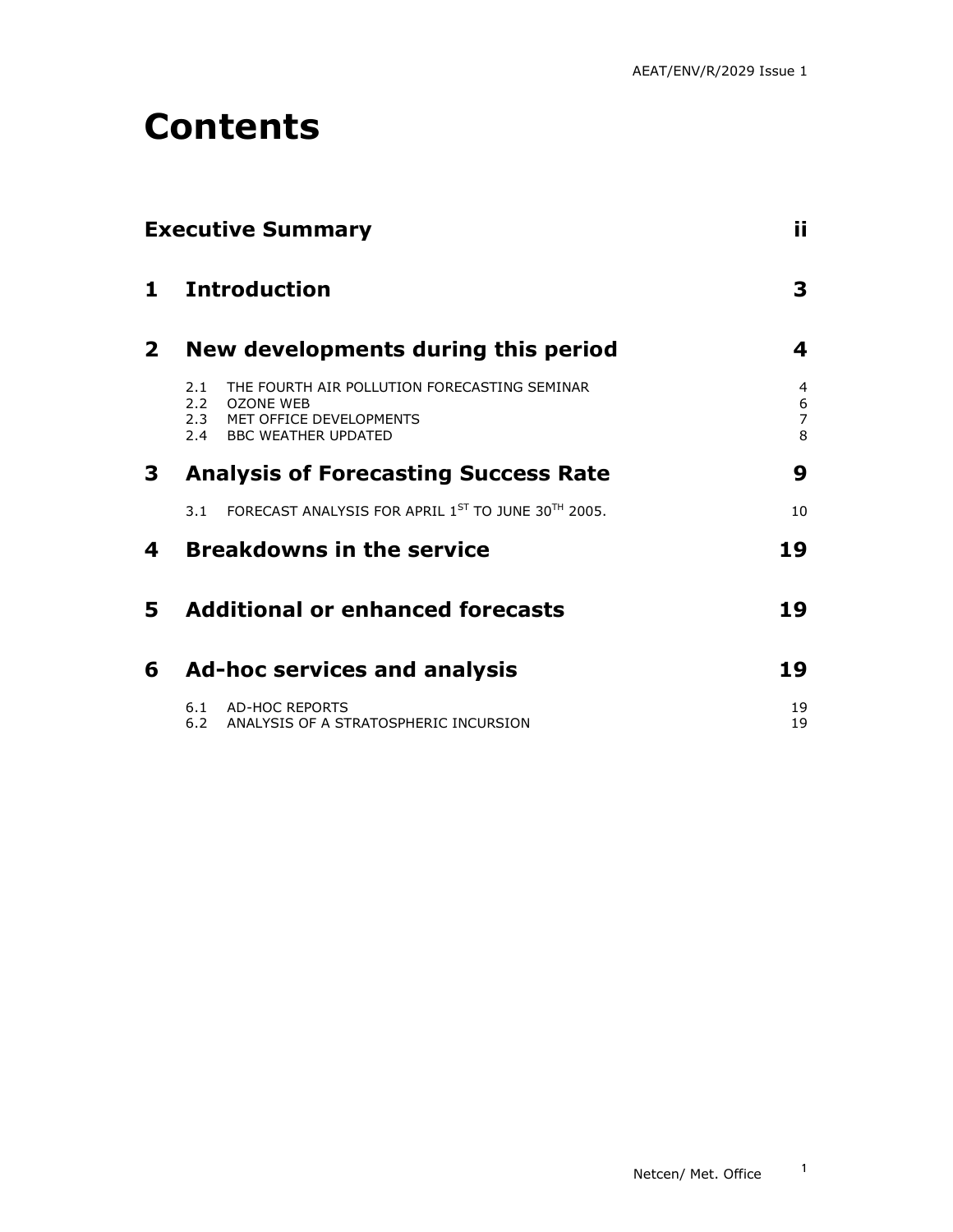| $\mathbf{z}$ | <b>Ongoing research</b>                                                                                   | 21 |
|--------------|-----------------------------------------------------------------------------------------------------------|----|
| 8            | Forward work plan for July to September 2005                                                              | 21 |
| 9            | Hardware and software inventory                                                                           | 21 |
|              | <b>Appendix 1 - Air Pollution Index</b>                                                                   | 22 |
|              | Appendix 2 - Forecasting Zones and Agglomerations                                                         | 25 |
|              | Appendix 3 – Worked Example of How UK Forecasting<br><b>Success and Accuracy Rates are</b><br>Calculated. | 28 |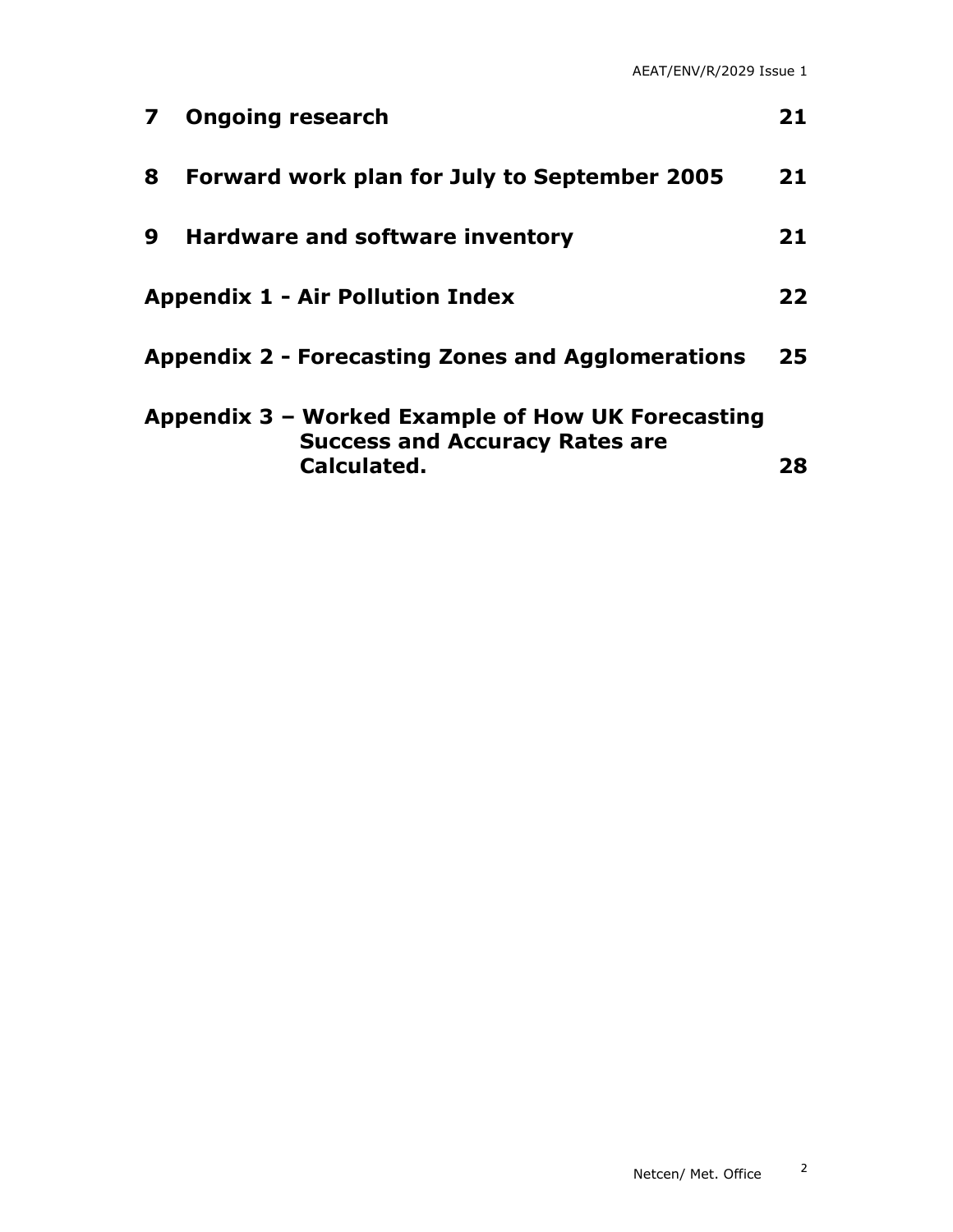# 1 Introduction

A forecast of the following day's air pollution is prepared every day by Netcen, in collaboration with the Met Office. The forecast consists of a prediction of the air pollution descriptor for the worst-case situation in 16 zones and 16 agglomerations over the following 24-hours.

Forecasts can be updated and disseminated through Teletext, the World Wide Web and a Freephone telephone number at any time of day, but the most important forecast of the day is the 'daily media forecast'. This is prepared at 3.00 p.m. for uploading to the internet and Air Quality Communications contractor before 4.00 p.m. each day, and is then included in subsequent air quality bulletins for the BBC, newspapers and many other interested organisations.

This report covers the media forecasts issued during the period from April to June 2005. Results from forecasting models are available each day and are used in constructing the forecast. The forecasters issue predictions for rural, urban background and roadside environments but, for the purposes of this report, these have been combined into a single 'worst-case' category.

Twice every week, on Tuesdays and Fridays, we also provide a long-range pollution outlook. This takes the form of a short text message which is emailed to approximately sixty recipients in Defra and other Government Departments, together with the BBC weather forecasters. The outlook is compiled by careful assessment and review of the outputs from our pollution models, which currently extend to 3 days ahead, and by also considering the long-term weather situation.

We continue to provide a quality control system to ensure that the 5-day forecasts provided by the Met Office to the BBC are consistent with the 'daily media forecasts' and long-range pollution outlook provided by Netcen for Defra and the DAs. The BBC requires 5-day air pollution index forecasts for 230 UK towns and cities on their BBC Online service. The quality control work is carried out at around 3.00 p.m. daily, with the forecast updating onto the BBC Online Web site at 4.00 a.m. the following morning.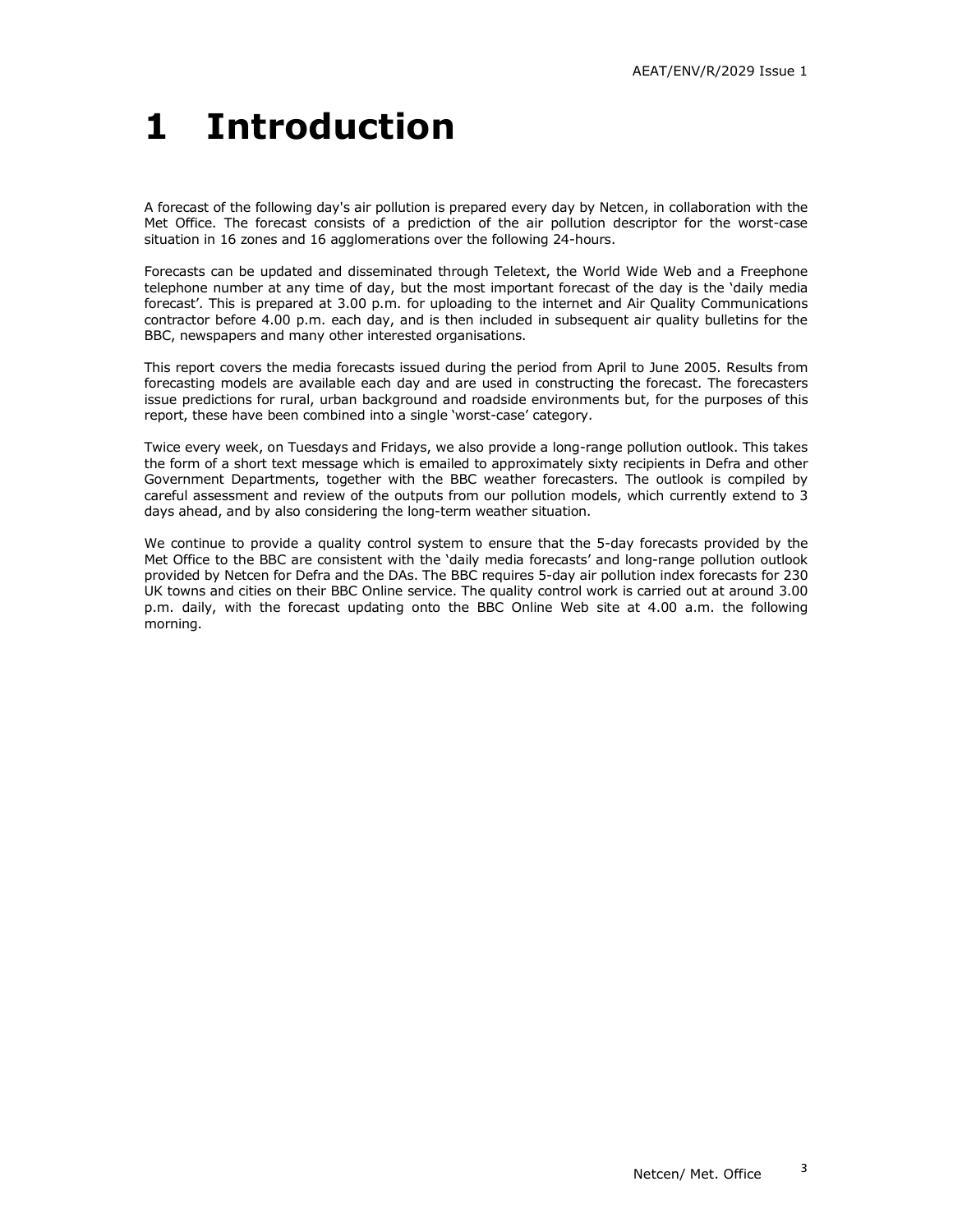# 2 New developments during this period

### 2.1 THE FOURTH ANNUAL AIR POLLUTION FORECASTING SEMINAR

The Fourth Annual Air Pollution Forecasting Seminar was held on Wednesday 27<sup>th</sup> April 2005. It was hosted in Exeter by the Met Office on behalf of the Department for the Environment, Food and Rural Affairs (Defra) and the Devolved.

The seminar was the latest of an ongoing series of events, hosted by the Met Office and Netcen to report on improvements to the air-quality forecasting service commissioned by Defra and the Devolved Administrations.

More than 50 delegates and speakers attended the most recent event. These included delegates from:

- medical and health organisations,
- local authorities,
- scientific officers,
- environmental health and pollution control academics,
- consultants,
- representatives from defra and the devolved administrations,
- the Environment Agency.

The seminar provided a forum for organisations to present their latest research and to highlight any services which they provide in the field of air quality forecasting, air monitoring and modelling technology and health issues relating to air pollution. These presentations provoked much useful and informative discussion.

The success and accuracy rates of the national air pollution forecasts were discussed. Whilst there were some difficulties understanding the definitions of these measures, 2004 was reported by Netcen to have been typical in terms of the success and accuracy rates achieved for zones (predominantly ozone pollution in rural areas), but low for agglomerations (urban areas) due to the relatively high incidence of localised and difficult to forecast  $PM_{10}$  episodes during this year.

Discussion of the factors affecting the accuracy of the air quality forecasts was wide-ranging and covered:

- Weather forecasts.
- Local pollution sources.
- Unusual trans-boundary  $PM_{10}$  events (Saharan dust, forest fires, volcanic eruptions etc.)
- Emissions inventories.

It was reported that the UK is the only European country currently publishing the success rates of air pollution forecasting, based on 'actual' reported data and forecast meteorology. By discounting unusual events and using analysis met. data, it is possible to improve the reported performance of forecasting models.

There are several joint European initiatives to improve and co-ordinate air quality forecasts. These currently involve Netcen, the Met Office and Defra:

- Smog Warners co-ordinated by netcen since 1997 – see www.aeat.com/netcen/airqual/forecast/smogwarners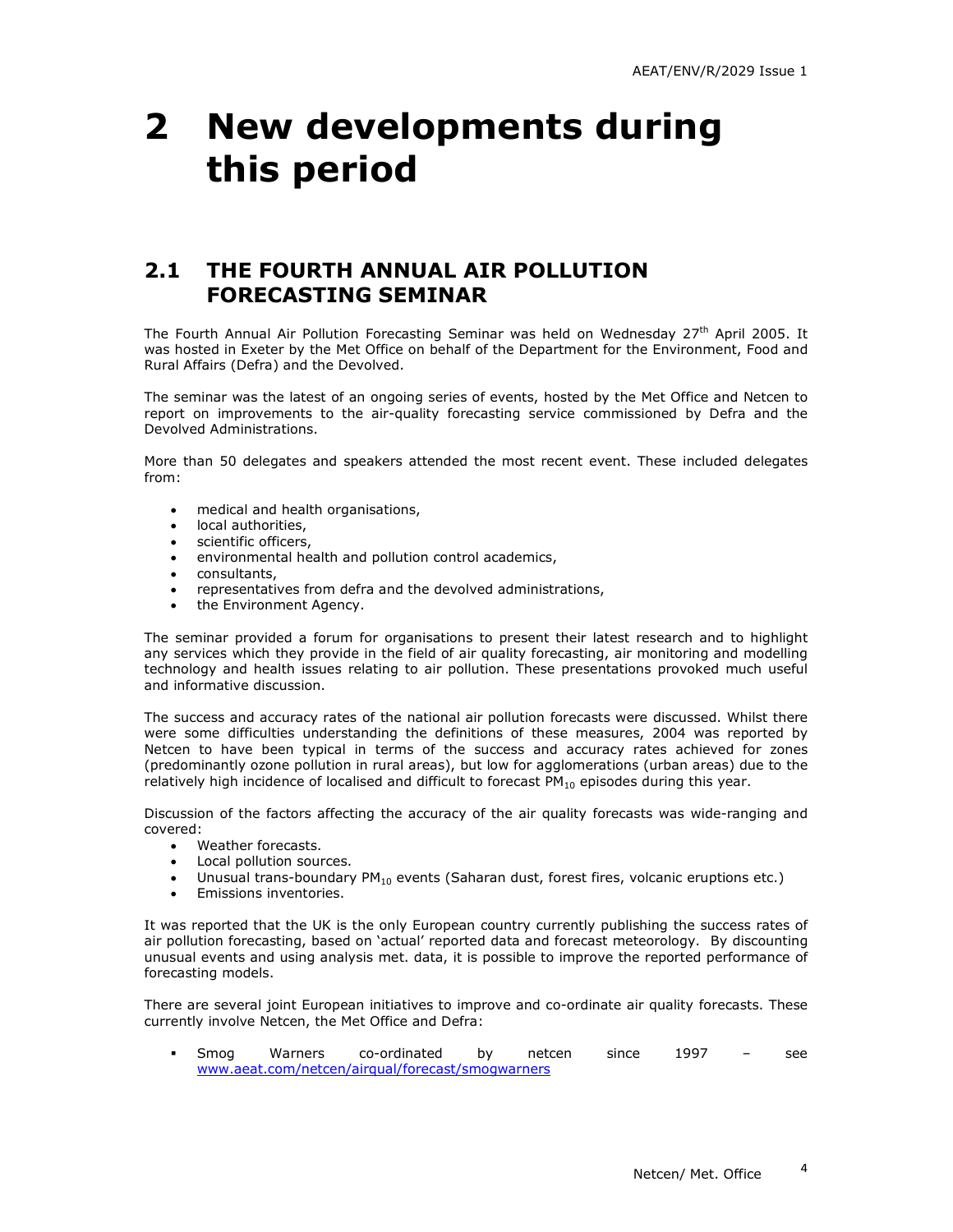- - Ozone Web operated as part of the EC's Clean Air for Europe (CAFE) programme- see http://ozone.eionet.eu.int/index.jsv?pk\_lang=20
- - A proposal from the Network of European Metereological Sevices (EUMETNET) see www.eumetnet.eu.org

The effects of air pollution on hospital admission and mortality rates encouraged much discussion and re-enforced the importance of research in this area. The Department of Health now has a unique database which contains details of all the research comparing hospital admission and mortality rates with background air pollution. It was reported that patients with some conditions were at much higher risk of premature death when air pollution increased. Statistically significant factors relating air pollution to hospital admission rates and mortality rates can be confirmed for all major pollutants. The only poor relationship was between increasing ozone and hospital admissions, and this was not fully understood. Published research into the numbers of increased deaths per  $\mu$ g m<sup>-3</sup> of pollution gives us a quide to the scale of the risks and confirms the value of this area of work.

The Met Office Health Forecasting team is seeking to encourage the NHS to take preventative action to protect susceptible patients when conditions are likely to adversely affect their health.

The latest evidence on the links between climate change and air pollution levels were presented and discussed. This is a complex area with many conflicting factors, and there was no simple answer as to whether climate change would make air pollution levels worse in the future. Indeed, emissions of some pollutants are expected to offset the effects of global warming by causing "global dimming".

### Air Pollution Forecasting Seminar agenda: Air Quality, Health and Climate Change

| <b>Timetable</b> |                                                            |
|------------------|------------------------------------------------------------|
| $10:30 - 10:45$  | Welcome and Introduction from Met Office/Defra             |
| $10:45 - 11:15$  | Air Quality Policy Overview                                |
|                  | Noel Nelson, Defra                                         |
| $11:15 - 11:45$  | UK Air Quality Forecasting - Project Update                |
|                  | Paul Willis, AEAT netcen                                   |
| $11:45 - 12:15$  | Recent AQ & Health Research                                |
|                  | Dr Bob Maynard, Department of Health                       |
| $12:15 - 12:30$  | Discussion                                                 |
| $13:30 - 14:00$  | Presenting Environmental Information                       |
|                  | John Hammond, BBC Weather Centre                           |
| $14:00 - 14:30$  | Practicalities of using a health forecast                  |
|                  | Mark Gibbs, Met Office                                     |
| $15:00 - 15:30$  | Climate Change & Air Quality                               |
|                  | Dr Bill Collins, Met Office                                |
| $15:30 - 16:00$  | AQEG $3^{rd}$ report - progress update and latest findings |
|                  | Professor Mike Pilling, Leeds University (AQEG Chair)      |
| $16:00 - 16:30$  | Discussion & Close                                         |

### Wednesday 27th April 2005, Met Office, Exeter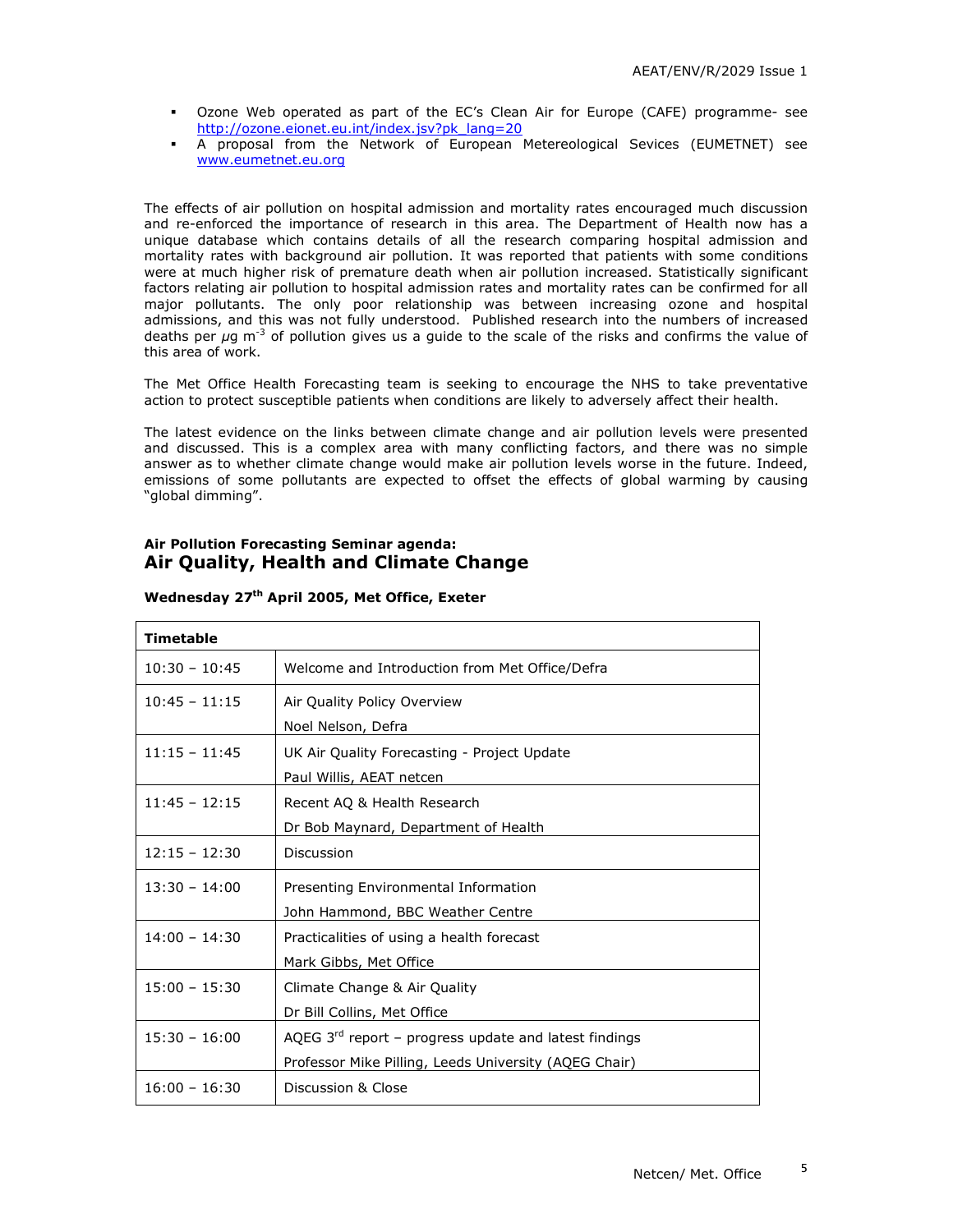## 2.2 OZONE WEB

UK data went live on Ozone Web (http://ozone.eionet.eu.int/index.jsv) on the 22<sup>nd</sup> April. Data from 10 rural sites and one urban background site (London Bexley) are being submitted, giving good geographical coverage of the UK: in north to south order, the rural sites are:- Strath Vaich, Eskdalemuir, Lough Navar, High Muffles, Ladybower, Aston Hill, Sibton, Harwell, Lullington Heath and Yarner Wood. Only provisional data are submitted to this system. Users are able to view the latest hourly concentrations in terms of their bandings on the maps (see figure 2.1 below), station information (figure 2.2) and a bar graph of daily mean concentrations for each site going back over the last 2 weeks (figure 2.3 overleaf). There are up-to-date ozone concentrations on this site for a number of other European countries.

This is a useful tool which can be used in air quality forecasting, particularly for reviewing when episodes are imminent or in progress. We hope that more countries, particularly Germany and France, will join the system in the near future.



Figure 2.1 Map of ground level ozone from Ozone Web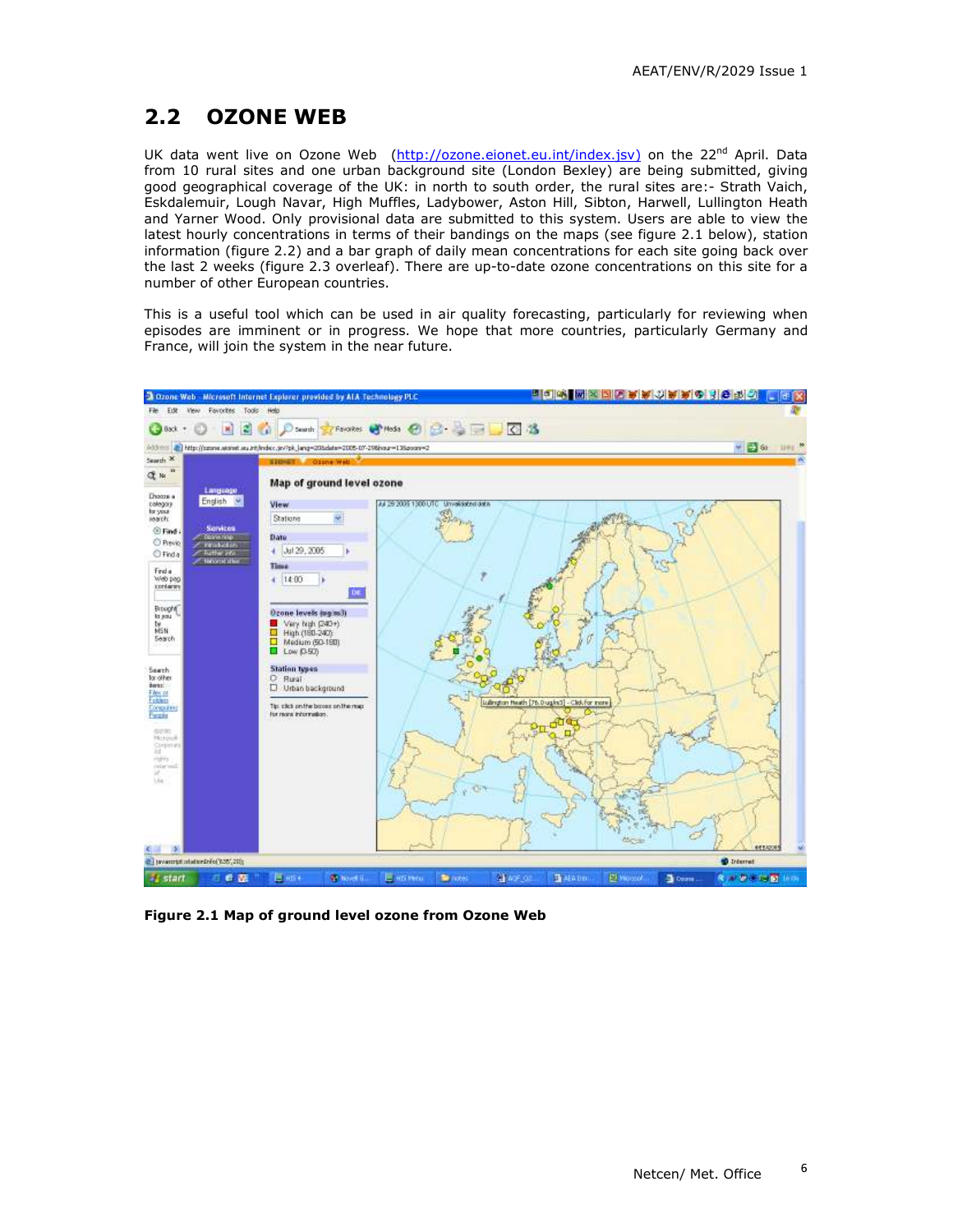| <b>Basic information</b>   |                |
|----------------------------|----------------|
| <b>Station name</b>        | Ladybower      |
| <b>Station EU code</b>     | GB0037R        |
| <b>Station description</b> |                |
| <b>Station type</b>        | rural          |
| <b>Station street</b>      |                |
| <b>Station city</b>        | -              |
| <b>Station network</b>     | <b>GB025A</b>  |
| <b>Network description</b> |                |
| <b>Station country</b>     | United Kingdom |
| <b>Country ISO code</b>    | GB             |

#### Figure 2.2 Monitoring Station Information from Ozone Web



Figure 2.3 History graph: Daily averages from Ozone Web

## 2.3 MET OFFICE DEVELOPMENTS

Work is almost complete for the transfer of the Air Quality Forecast System (AQFS) to our Production Support Teams. When the acceptance period is over (expected to be at the end of August) this will mark the full integration of the AQFS into the main production processes of the Met Office. This transition also spreads knowledge and expertise about the AQFS, and the services it supports, across all areas of the Met Office: Business, Production, Development and Research, thereby affording greater resilience and forward development at all levels: customer requirements, support, software, hardware and advancements in modelling air quality.

The Met Office Atmospheric Dispersion Group (ADG) is developing a new model core for the AQFS, which is nearing completion. This core is based on the latest version of the NAME model, NAMEIII. Modifications specific to the AQFS include an updated version of the NAME chemistry scheme and a new speciation for VOCs based on the latest NAEI emissions data. New emissions source files have been created using the most recent emissions data for the UK and Europe, and the area of coverage has been increased. The particle resolution has also been increased to reduce data noise.

When the new core has been frozen, Development and Research teams will work together to integrate the new core into the AQFS, following which a period of parallel running will commence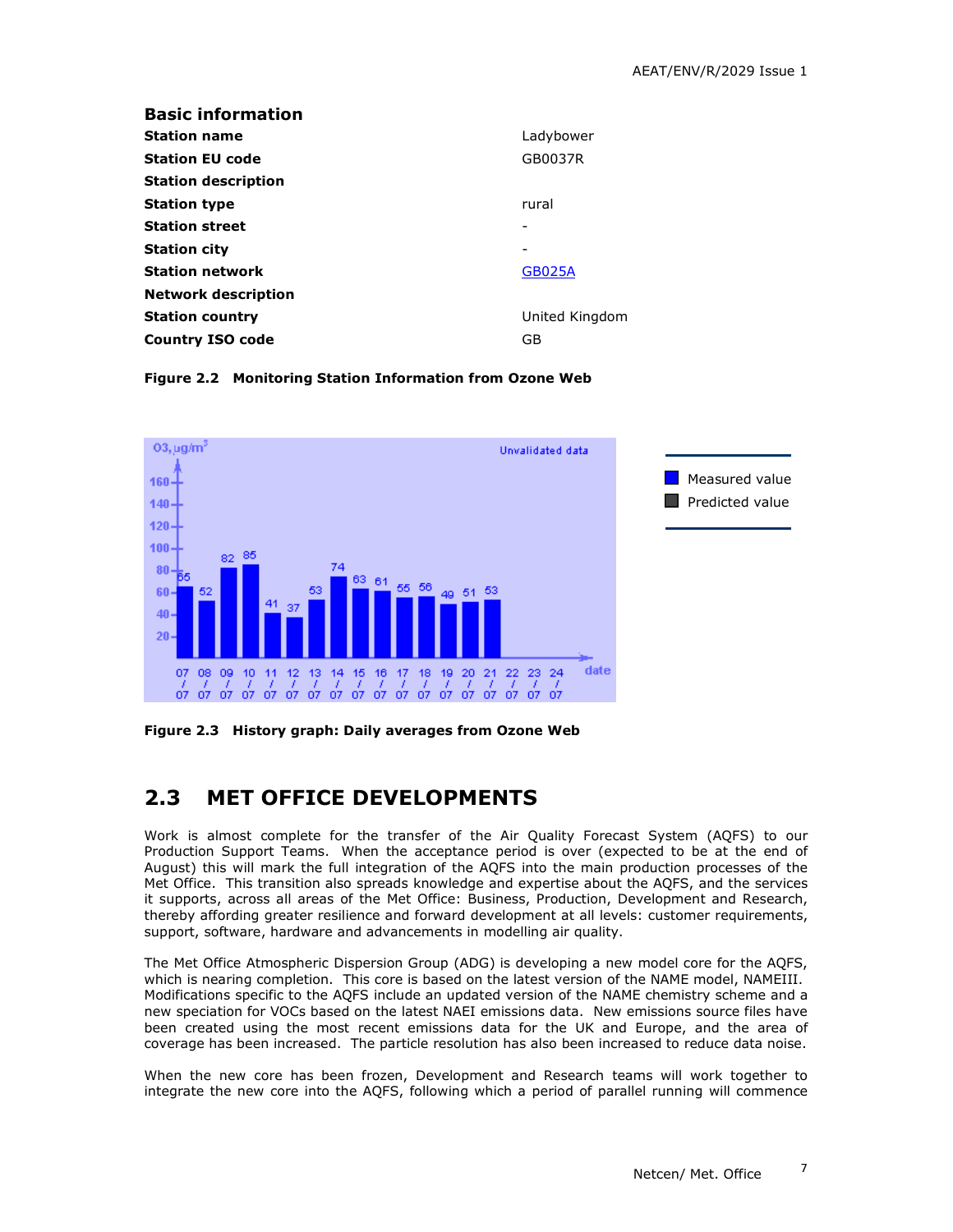before operational implementation. ADG is also evaluating the benefits of using mesoscale meteorological data and producing higher spatial resolution output within the core of the AQFS.

The routine delivery of air quality monitoring data will be used to develop the air-quality skill index. The monitoring data will also be made available to our Health Forecast team that is providing services for resource & demand management within NHS. Discussions are in progress to ensure that the most up-to-date air quality forecast is available for dissemination to local and national media outlets.

### 2.4 BBC WEATHER UPDATED

In mid-May the BBC completed 'Project Storm' to update its TV and BBC Online weather presentations. We understand that, at present, there are no graphical presentations of air pollution information which can be used on the TV weather broadcasts. A simple three word headline can, however, be added to the graphics if there if is a high pollution alert in progress.

The BBC Online 5-day weather forecast pages now provide simple graphics with low, moderate, high and very high descriptors for air pollution, rather than the 1-10 air pollution index values which were presented previously. This is illustrated in Figure 2.4 below.



Figure 2.4 Screen shot of new-style BBC On-line 5-day weather forecast, including air pollution graphics.

Netcen and the Met Office are currently liasing with the BBC Weather Manager - Andrew Lane - to ensure that the BBC is using the correct air pollution index values to map to the descriptors that they present.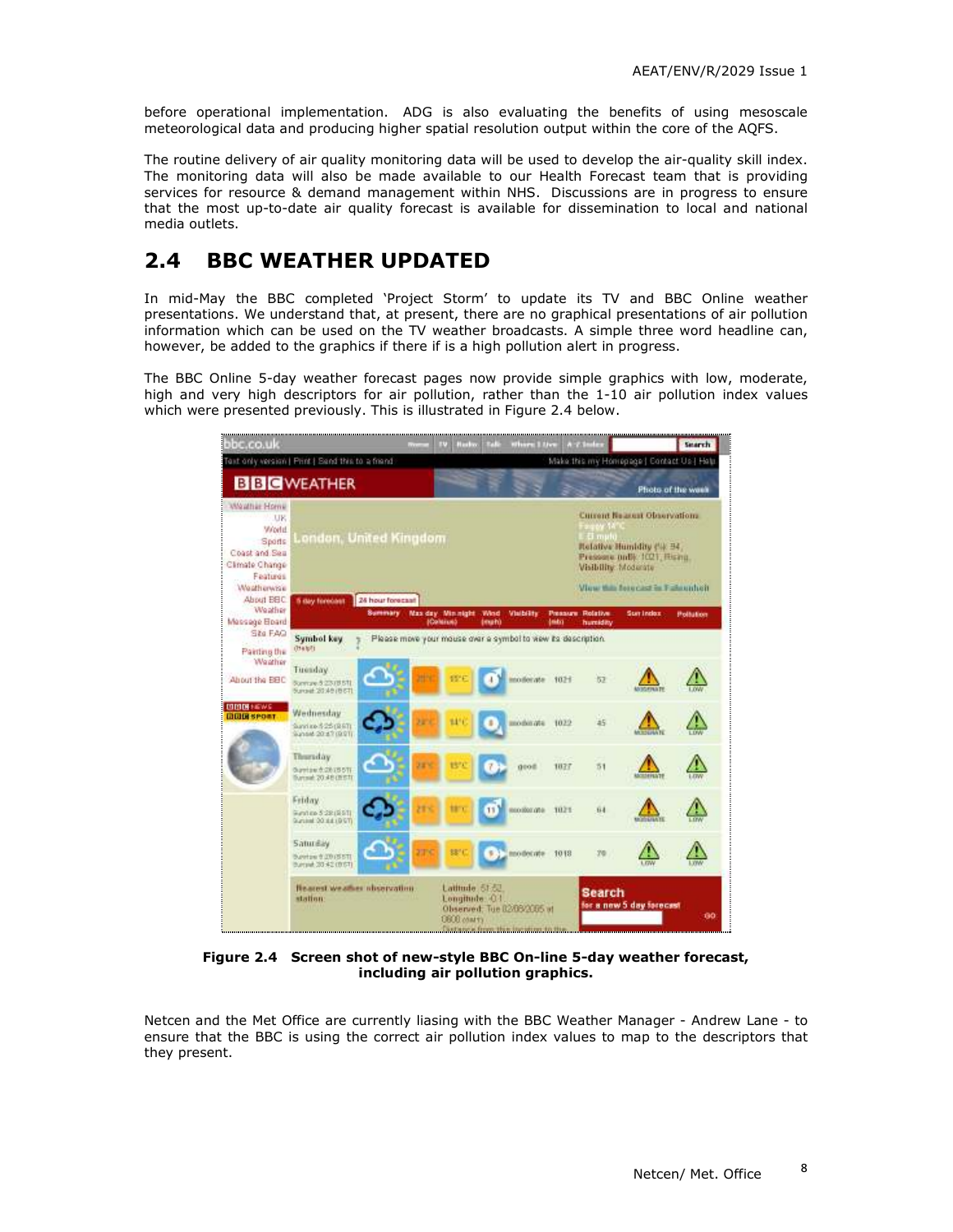# 3 Analysis of Forecasting Success Rate

Analysis of the forecasting performance is carried out for each of the 16 zones and 16 agglomerations used in the daily forecasting service. Further details of these zones and agglomerations are presented in Appendix 2. Forecasting performance is analysed for a single, general pollutant category rather than for each individual pollutant and has been aligned to the forecasting day (a forecasting day runs from the issue time, generally 3 pm). This analysis of forecasting performance is based on provisional data, as used in the daily forecasting process. Any obviously faulty data have been removed.

The analysis treats situations where the forecast index was within  $\pm 1$  of the measured index as a successful prediction, as this is the target accuracy we aim to obtain in the forecast. Because the calculations of accuracy and success rates are based on a success being  $\pm 1$  of the measured index, it is possible to record rates in excess of 100% rather than 'true' percentages. Appendix 3 shows a worked example of how accuracy and success rates are calculated. Further details of the text descriptions and index code used for the forecasting are given in Appendix 1.

The forecasting success rates for each zone and agglomeration for the quarter reported on are presented in Tables 3.1 (forecasting performance in zones) and 3.2 (forecasting performance in agglomerations) for 'HIGH' days. Table 3.5 provides a summary for each pollutant of the number of days on which HIGH and above pollution was measured, the maximum exceedence concentration and the day and site at which it was recorded. The forecasting performance Tables 3.1 and 3.2 give:

- The number of 'HIGH' days measured in the PROVISIONAL data
- The number of 'HIGH' days forecast
- The number of days with a correct forecast of 'HIGH' air pollution, within an agreement of  $\pm 1$ index value. A HIGH forecast is recorded as correct if air pollution is measured HIGH and the forecast is within  $\pm 1$  index value, or it is forecast HIGH and the measurement is within  $\pm 1$  index value. For example measured index 7 with forecast index 6 counts as correct, as does measured index 6 with forecast index 7.
- The number of days when 'HIGH' air pollution was forecast ('f' in the tables) but not measured ('m') on the following day to within an agreement of 1 index value.
- The number of days when 'HIGH' air pollution was measured ('m') but had not been forecast ('f') to within an agreement of 1 index value.

The two measures of forecasting performance used in this report are the 'success rate' and the 'forecasting accuracy'.

The forecast success rate (%) is calculated as:

(Number of episodes successfully forecast/total number of episodes measured) x 100

The forecast accuracy (%) is calculated as:

 $\triangleright$  (Number of episodes successfully forecast/[Number of successful forecasts + number of wrong forecasts]) x 100

The forecasting success rates for 'MODERATE' days or above for each zone and agglomeration are presented in Tables 3.3 (zones) and 3.4 (agglomerations). Table 3.3 and 3.4 give the same information as in Tables 3.1 and 3.2, but summarised for 'MODERATE' days and above.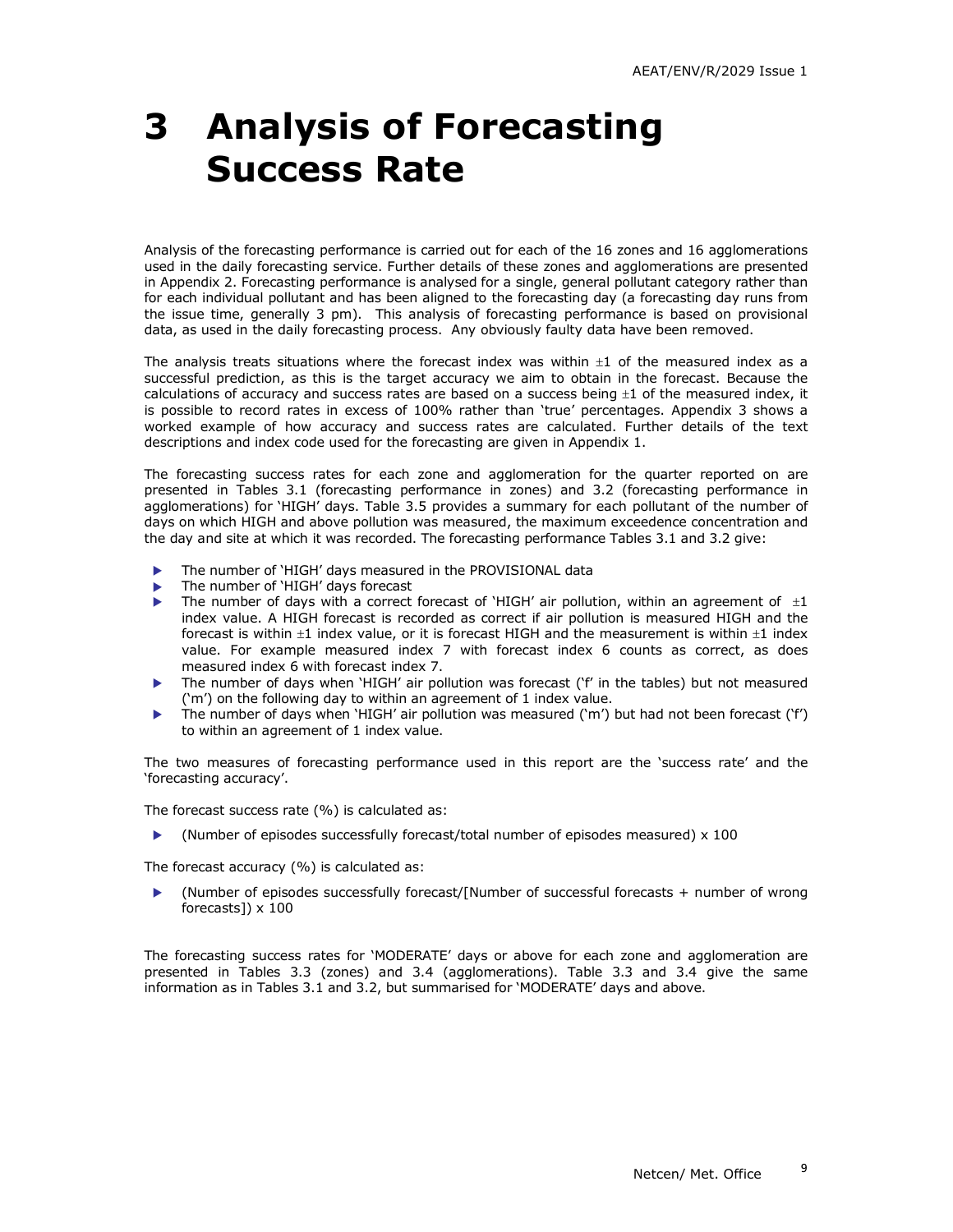## 3.1 FORECAST ANALYSIS FOR APRIL 1<sup>ST</sup> TO JUNE 30<sup>TH</sup> 2005.

| <b>ZONES</b>               | Central<br>Scotland Mids |     |     |     | East Eastern Greater Highland | <b>North</b><br>East | North<br>East<br>Scotland | <b>North</b> | Wales & Treland |     |     |     |     |     |     | North West Northern Scottish South South South West Yorkshire &<br>Yorkshire & Overall |     |
|----------------------------|--------------------------|-----|-----|-----|-------------------------------|----------------------|---------------------------|--------------|-----------------|-----|-----|-----|-----|-----|-----|----------------------------------------------------------------------------------------|-----|
| measured days              |                          |     |     |     |                               |                      |                           |              |                 |     |     |     |     |     |     |                                                                                        | 10  |
| forecasted days $\sqrt{0}$ |                          |     |     |     |                               |                      |                           |              |                 |     |     |     |     |     |     |                                                                                        |     |
| ok (f and m)               | 10                       |     |     |     |                               |                      |                           |              |                 |     |     |     |     |     |     |                                                                                        | 10  |
| wrong (f not m) $\vert_0$  |                          |     |     |     |                               |                      |                           |              |                 |     |     |     |     |     |     |                                                                                        |     |
| wrong (m not f) $\vert_0$  |                          |     |     |     |                               |                      |                           |              |                 |     |     |     |     |     |     |                                                                                        |     |
| success %                  | 100                      | 100 | 100 | 150 | 100                           |                      | 100                       | 100          | 100             | 100 | 100 | 100 | 100 | 100 | 100 | 100                                                                                    | 100 |
| accuracy %                 | 0                        |     | 100 | 100 |                               |                      |                           |              |                 |     |     | 75  |     | 50  |     |                                                                                        |     |

### Table 3.1 - Forecast Analysis for UK Zones 'HIGH' band and above \*

#### Table 3.2 - Forecast Analysis for UK Agglomerations 'HIGH' band and above \*

| AGGLOMERATIONS Belfast UA Brighton/Worthing/ Bristol UA |     | Littlehampton |     | <b>Cardiff UA</b> | Edinburgh UA | Glasgow UA | Greater Manchester Leicester UA<br>UA |     | Liverpool UA |
|---------------------------------------------------------|-----|---------------|-----|-------------------|--------------|------------|---------------------------------------|-----|--------------|
| measured days                                           |     |               |     |                   |              |            |                                       |     |              |
| forecasted days                                         |     |               |     |                   |              |            |                                       |     |              |
| ok (f and m)                                            |     |               |     |                   |              |            |                                       |     |              |
| wrong (f not m)                                         | lo  |               |     |                   |              |            |                                       |     |              |
| wrong (m not f)                                         | I٥  |               |     |                   |              |            |                                       |     |              |
| success %                                               | 100 | 100           | 100 | 100               |              | 100        |                                       | 100 | 100          |
| accuracy %                                              |     | 100           |     |                   |              |            |                                       |     |              |

| <b>AGGLOMERATIONS</b> Nottingham UA                                                                                                                     |     | Portsmouth UA | Sheffield UA | Swansea UA | Tyneside |     | West Midlands UA West Yorkshire UA | <b>Overall</b> |
|---------------------------------------------------------------------------------------------------------------------------------------------------------|-----|---------------|--------------|------------|----------|-----|------------------------------------|----------------|
| measured days                                                                                                                                           |     |               |              |            |          |     |                                    |                |
| forecasted days                                                                                                                                         |     |               |              |            |          |     |                                    |                |
| ok (f and m)                                                                                                                                            |     |               |              |            |          |     |                                    |                |
| wrong (f not m)                                                                                                                                         |     |               |              |            |          |     |                                    |                |
| wrong (m not f)                                                                                                                                         |     |               |              |            |          |     |                                    |                |
| success %                                                                                                                                               | 100 | 50            | 100          |            | 100      | 100 | 100                                |                |
| accuracy %                                                                                                                                              |     | 50            |              |            |          |     |                                    |                |
| * All performance statistics are based on provisional data. Obviously incorrect data due to instrumentation faults have been removed from the analyses. |     |               |              |            |          |     |                                    |                |

Please refer to the start of section 3 for an explanation of the derivation of the various statistics, figures >100 % may occur.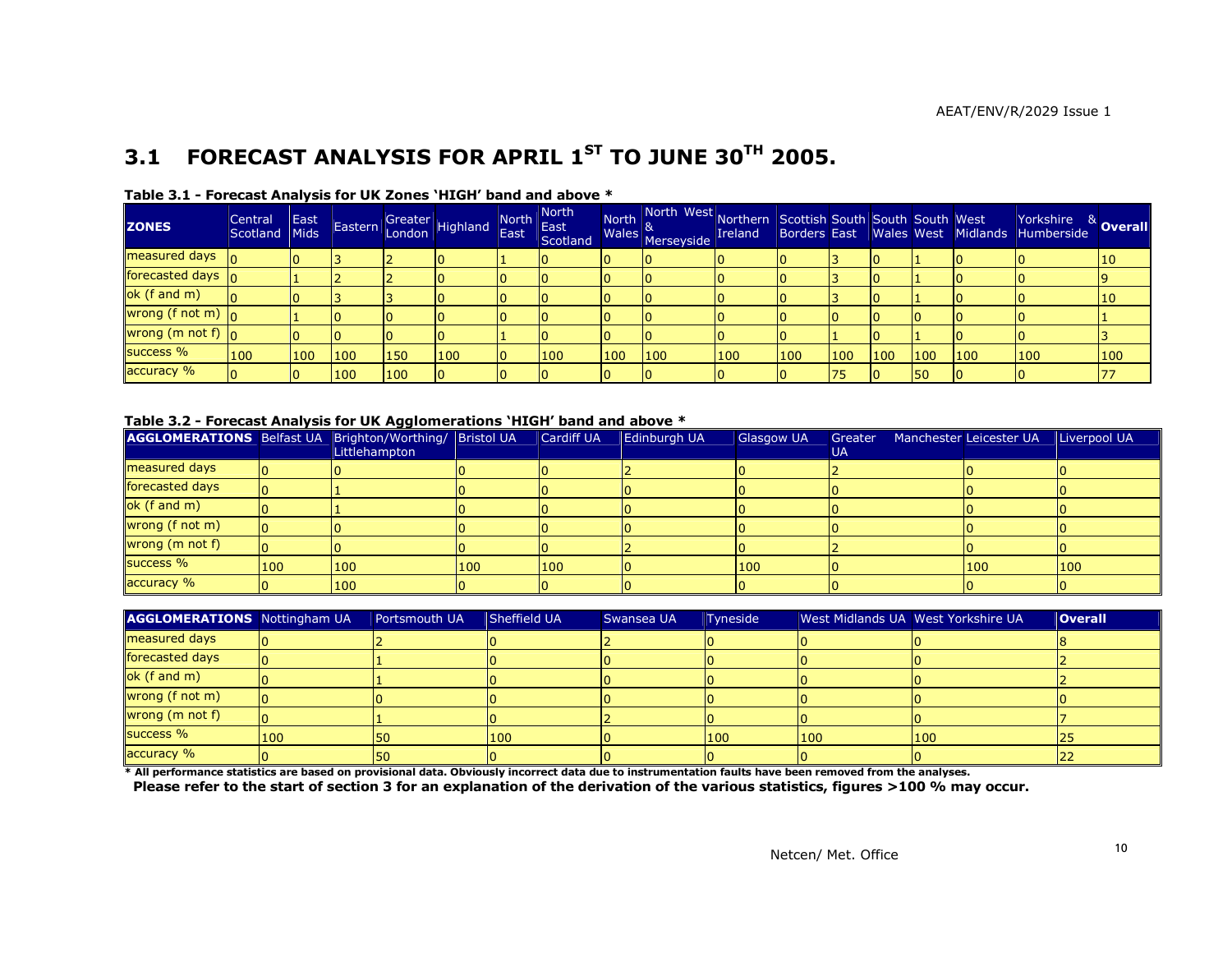| <b>ZONES</b>              | Central<br>Scotland | East<br><b>Mids</b> | Eastern | London | <b>Greater</b> Highland | North<br>East | North<br>East<br>Scotland | <b>North</b> | North West Northern Scottish South South South West<br>Wales Merseyside Treland |           | Borders East |     |     |             |           | Yorkshire & Overall<br>Wales West Midlands Humberside |     |
|---------------------------|---------------------|---------------------|---------|--------|-------------------------|---------------|---------------------------|--------------|---------------------------------------------------------------------------------|-----------|--------------|-----|-----|-------------|-----------|-------------------------------------------------------|-----|
| measured days             |                     | 31                  | 67      | 47     | <b>146</b>              | 23            |                           | 28           | 129                                                                             | <b>46</b> |              | 50  | 25  | $\sqrt{47}$ | 24        | 44                                                    | 525 |
| forecasted days 35        |                     | 67                  | 81      | 69     | <b>60</b>               | 53            | 34                        | 67           | 59                                                                              | 53        | 38           | 71  | 67  | 71          | 162       | <b>60</b>                                             | 947 |
| ok (f and m)              | 35                  | 63                  | 81      | 78     | 63                      | 54            | 34                        | 65           | 61                                                                              | 60        | 33           | 75  | 69  | 69          | <b>59</b> | 63                                                    | 962 |
| wrong (f not m)           |                     |                     |         |        |                         |               |                           |              |                                                                                 |           |              |     |     |             |           |                                                       | 79  |
| wrong (m not f) $\vert$ 0 |                     |                     |         |        |                         |               |                           |              |                                                                                 |           |              |     |     |             |           |                                                       | 25  |
| success %                 | 700                 | 203                 | 121     | 166    | 137                     | 235           | 309                       | 232          | 210                                                                             | 130       | 1650         | 150 | 276 | 147         | 246       | 143                                                   | 183 |
| accuracy %                | 97                  | 89                  | 92      | 98     | 94                      | 90            | 194                       | 83           | 94                                                                              | 91        | 85           | 91  | 91  | 81          | 188       | 90                                                    | 90  |

#### Table 3.3 - Forecast Analysis for UK Zones 'MODERATE' band and above \*

### Table 3.4 - Forecast Analysis for UK Agglomerations 'MODERATE' band and above \*

| <b>AGGLOMERATIONS</b> Belfast UA Brighton/Worthing/ Bristol UA |     | Littlehampton |     | Cardiff UA | Edinburgh UA | <b>Glasgow UA</b> | Greater<br>UΑ | Manchester Leicester UA | Liverpool UA |
|----------------------------------------------------------------|-----|---------------|-----|------------|--------------|-------------------|---------------|-------------------------|--------------|
| measured days                                                  |     |               |     |            | 22           |                   |               |                         |              |
| forecasted days                                                |     |               | 28  | 23         | 129          | 10                |               | 145                     | 31           |
| ok (f and m)                                                   | 16  |               | 23  | 11         | 136          |                   | 141           | 145                     | 40           |
| wrong (f not m)                                                |     |               |     | 14         |              |                   |               |                         |              |
| wrong (m not f)                                                |     |               |     |            |              |                   |               |                         |              |
| success %                                                      | 200 | 184           | 329 | 275        | 164          | 183               | 186           | 214                     | 190          |
| accuracy %                                                     | 100 | 89            | 72  | 44         | 195          |                   | روا           | 92                      | 93           |

| AGGLOMERATIONS Nottingham UA |     | Portsmouth UA | Sheffield UA | Swansea UA | Tyneside |     | West Midlands UA West Yorkshire UA | <b>Overall</b> |
|------------------------------|-----|---------------|--------------|------------|----------|-----|------------------------------------|----------------|
| measured days                |     | 24            |              | 29         |          | 43  | ШL                                 | 270            |
| forecasted days              | 25  | ر ر           |              | 146        | 22       |     | 24                                 | 509            |
| ok (f and m)                 | 20  |               |              | 54         | πч       | 58  | 23                                 | 530            |
| wrong (f not m)              |     |               |              |            |          |     |                                    | <b>80</b>      |
| wrong (m not f)              |     |               |              |            |          |     |                                    | 20             |
| success %                    | 286 | 221           | 288          | 186        | 317      | 135 | 209                                | 196            |
| accuracy %                   |     | 79            |              | 86         | 83       | 92  |                                    | 84             |

77 79 79 86 83 92 72 84 \* All performance statistics are based on provisional data. Obviously incorrect data due to instrumentation faults have been removed from the analyses. Please refer to the start of section 3 for an explanation of the derivation of the various statistics, figures >100 % may occur.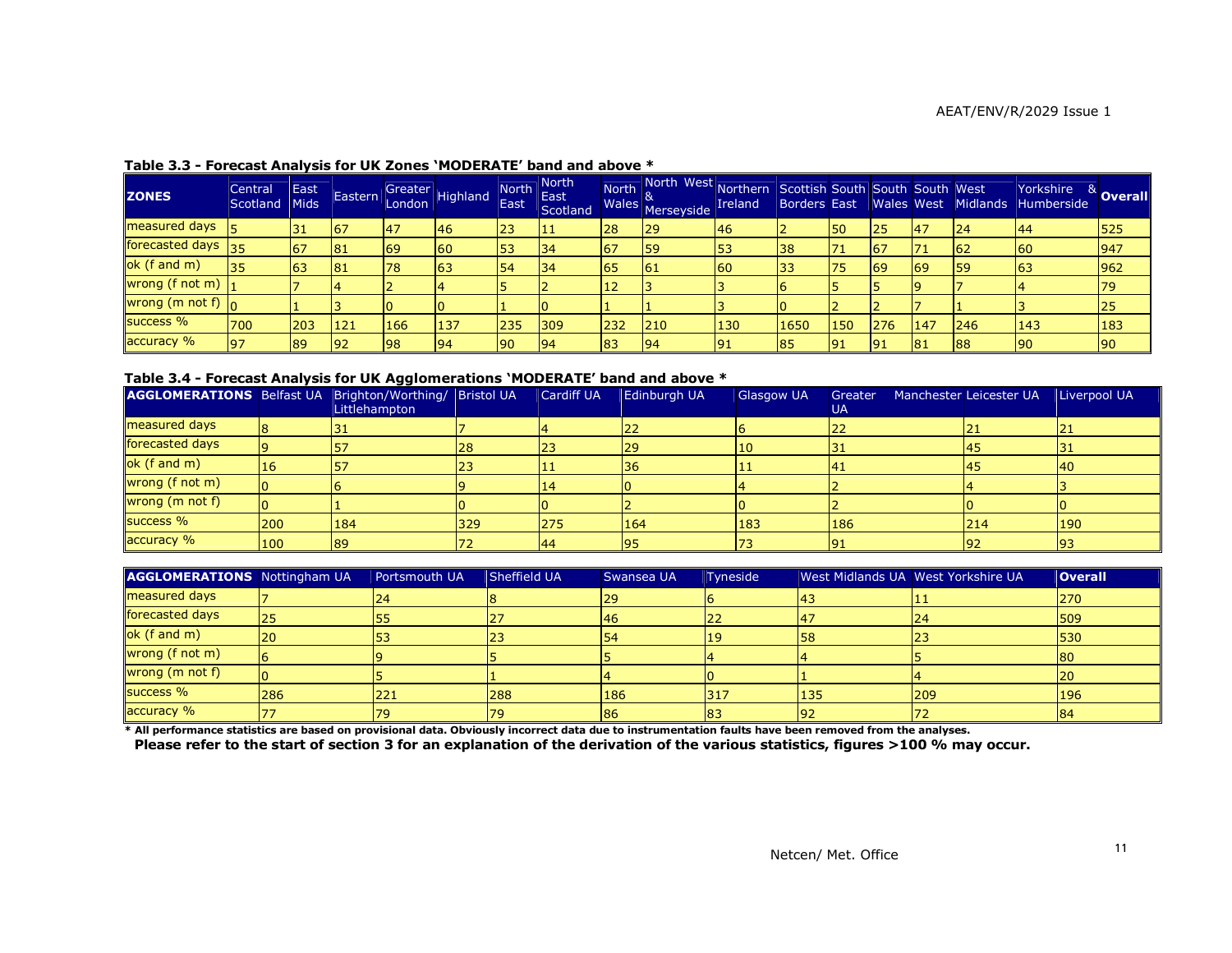| <b>Pollutant</b>         | <b>High</b><br>days | <b>Moder</b><br>ate<br>days | Max.<br>conc.<br>(µg<br>$\overline{m}^3$ ) * | Site with max.<br>conc.          | <b>Zones</b><br>or<br><b>Agglomeration</b> | Date,<br>of<br>max conc. | <b>Forecast</b><br><b>SUCCESS</b><br><b>HIGH</b><br>days<br>(%)<br>[no.]<br>incidents,<br>zone<br><sub>or</sub><br>agglomor<br>ation<br>$days]$ ** |
|--------------------------|---------------------|-----------------------------|----------------------------------------------|----------------------------------|--------------------------------------------|--------------------------|----------------------------------------------------------------------------------------------------------------------------------------------------|
| Ozone                    | $\overline{4}$      | 75                          | 204                                          | Portsmouth                       | Portsmouth UA                              | 27/5                     | 77 %<br>$[11]$                                                                                                                                     |
| $PM_{10}$<br>gravimetric | $\overline{7}$      | 28                          | 155                                          | Edinburgh<br><b>St Leonards</b>  | Edinburgh UA                               | 21/5                     | $0\%$<br>$[7]$                                                                                                                                     |
| NO <sub>2</sub>          | $\Omega$            | $\overline{4}$              | 520                                          | London<br>A3 Roadside            | <b>Greater London</b><br><b>UA</b>         | 13/5                     | N/A<br>[0]                                                                                                                                         |
| SO <sub>2</sub>          | $\Omega$            | $\overline{2}$              | 290                                          | <b>Port Talbot</b>               | Swansea UA                                 | 4/4                      | N/A<br>[0]                                                                                                                                         |
| <sub>CO</sub>            | $\Omega$            | $\mathbf 0$                 | 6.3                                          | <b>Tower Hamlets</b><br>Roadside | Greater London<br><b>UA</b>                | 30/6                     | N/A<br>[0]                                                                                                                                         |

Table 3.5 – Summary of episodes April to June 2005 (Based on latest provisional data)

\* Maximum concentration relate to 8 hourly running mean or hourly mean for ozone, 24 hour running mean for PM<sub>10</sub>, hourly mean for  $NO<sub>2</sub>$ , 15 minute mean for  $SO<sub>2</sub>$  and 8 hour running mean for CO.

\*\* the number of incidents is the total of the number of HIGH days in all zones and agglomorations (ie a HIGH day on the same day in many zones or agglomerations is counted as many incidents, not just one)

#### General Observations

There were 18 incidents of HIGH band pollution measured during this quarter, on 11 separate days. Four of these days were due to ozone, seven due to  $PM_{10}$ . 77 % of the HIGH ozone measurements were forecasted successfully and all, except Portsmouth with the highest measurement of ozone, occurred within zones. None of the 7 PM10 incidents had been forecasted successfully and all of these had occurred within agglomerations.

Twenty eight MODERATE days were seen due to  $PM_{10}$ , measured at various locations. There were 75 MODERATE days due to ozone as is normally expected for this quarter, the majority of which were seen at rural stations.

Two MODERATE days were measured for sulphur dioxide at the Port Talbot monitoring site (steel works nearby) and four MODERATE days for nitrogen dioxide measured at three London stations, two of which are designated "roadside".

Figures 3.1 – 3.3 show the trends of pollutants in graphical form. A site-by-site breakdown is given in Figures 3.4a and 3.4b.

#### $O<sub>3</sub>$

Four HIGH days were measured during this period: on 27<sup>th</sup> May and on June 19<sup>th</sup>, 23<sup>rd</sup> and 24<sup>th</sup>.

On Friday  $27<sup>th</sup>$  May, during a short episode in which hot, aged air masses passed over the UK from Europe, seven sites measured HIGH concentrations, of which four were situated in suburban London, two in the south-east (one of which was a rural site) and one on the south coast (Portsmouth). 44 sites experienced MODERATE or above air quality due to ozone on this day.

During a further 3 hot days in June, HIGH readings were seen at Bournemouth (south) and St Osyth (rural East Anglia) on the 19<sup>th</sup>, London Bexley and Eltham, Lullington Heath (rural south east) and Sibton (rural East Anglia) on the 23<sup>rd</sup> and a further HIGH day occurred at Sibton on the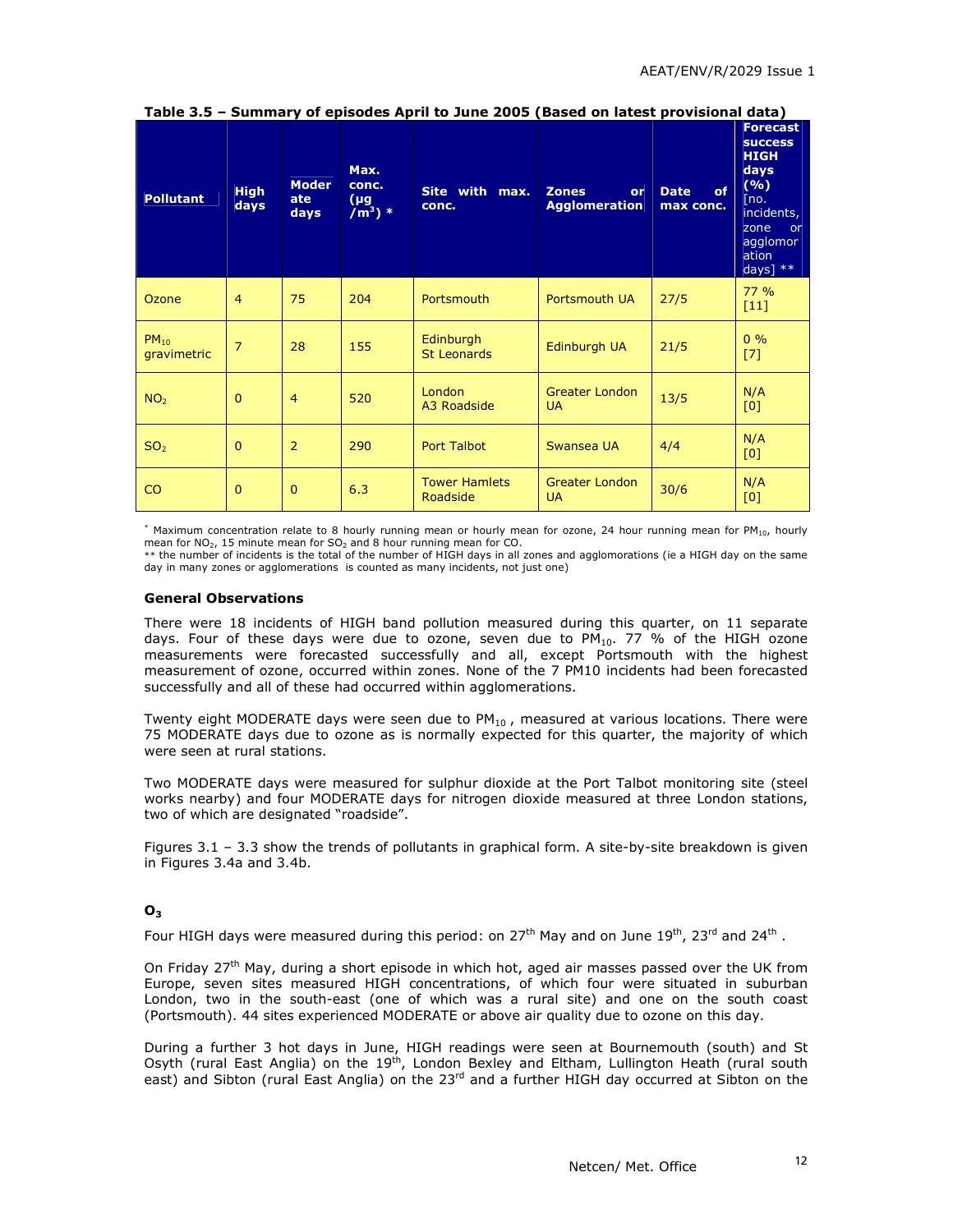24<sup>th</sup>. The number of sites experiencing MODERATE or above air quality due to ozone on these days were 51, 45 and 27 sites respectively.

Two ad-hoc reports will be issued shortly on the National Air Quality Archive detailing the HIGH episodes.

### $PM_{10}$

Seven HIGH days were seen over this quarter: two of the days on the  $13<sup>th</sup>$  and  $14<sup>th</sup>$  May at Wigan were caused by a period of elevated concentrations during the daytime on Friday  $13<sup>th</sup>$ . No obvious explanation for this is known. VERY HIGH levels were measured on  $21<sup>st</sup>$  and  $22<sup>nd</sup>$  May at Edinburgh St Leonards. This is thought to have been caused by preparatory work for repaving a near-by car park on the 21 $<sup>st</sup>$ . The site located near the Port Talbot steel works measured 3 HIGH days as the</sup> result of elevated concentrations in 2 episodes.

Due to the localised nature of these occurrences, none of them could have been easily forecast.

Ten sites measured MODERATE or above levels on Friday 1<sup>st</sup> April; on that day temperatures were average for April but a southerly breeze is likely to have brought secondary  $PM_{10}$  contributions from Europe, where a high pressure centre over northern France was circulating polluted air in a westerly direction.

Figure 3.2 shows the trends in  $PM_{10}$  levels over this period.

### $NO<sub>2</sub>$

Four MODERATE days were seen during this period: two at London A3 Roadside and one each at Marylebone Road and London Brent (all traffic related).

### $SO<sub>2</sub>$

Sulphur dioxide levels did not reach the HIGH band during this period. MODERATE levels were measured at Port Talbot on the  $4<sup>th</sup>$  and  $12<sup>th</sup>$  April, the highest measured this year as this site, as a result of emissions from the area of the nearby steel works. No other site experienced MODERATE band air quality for  $SO<sub>2</sub>$ .

Figure 3.3 shows the trends in  $SO<sub>2</sub>$  levels over this period with NO<sub>2</sub> also included.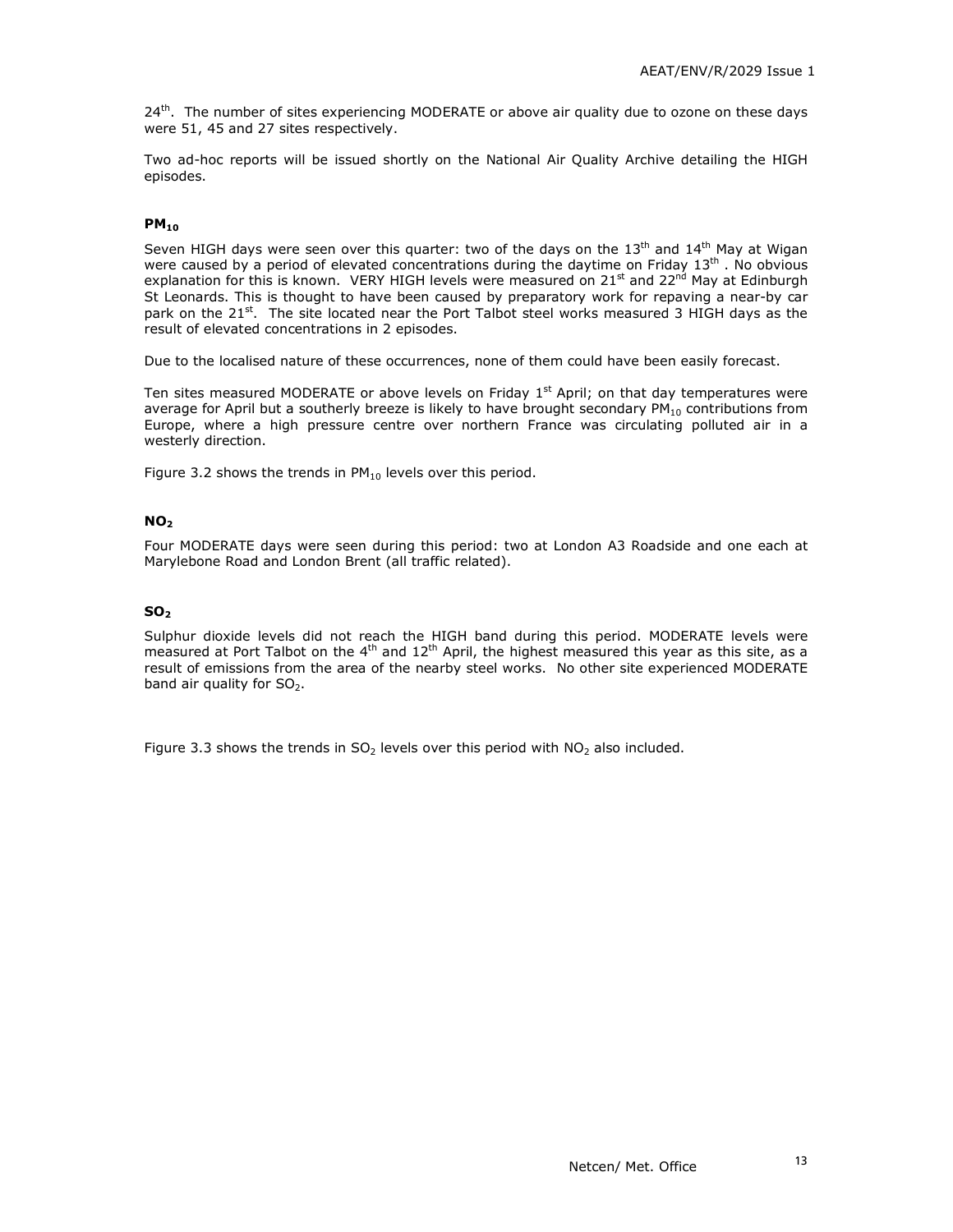AEAT/ENV/R/2029 Issue 1



Netcen/ Met. Office $\epsilon$  and  $\epsilon$  14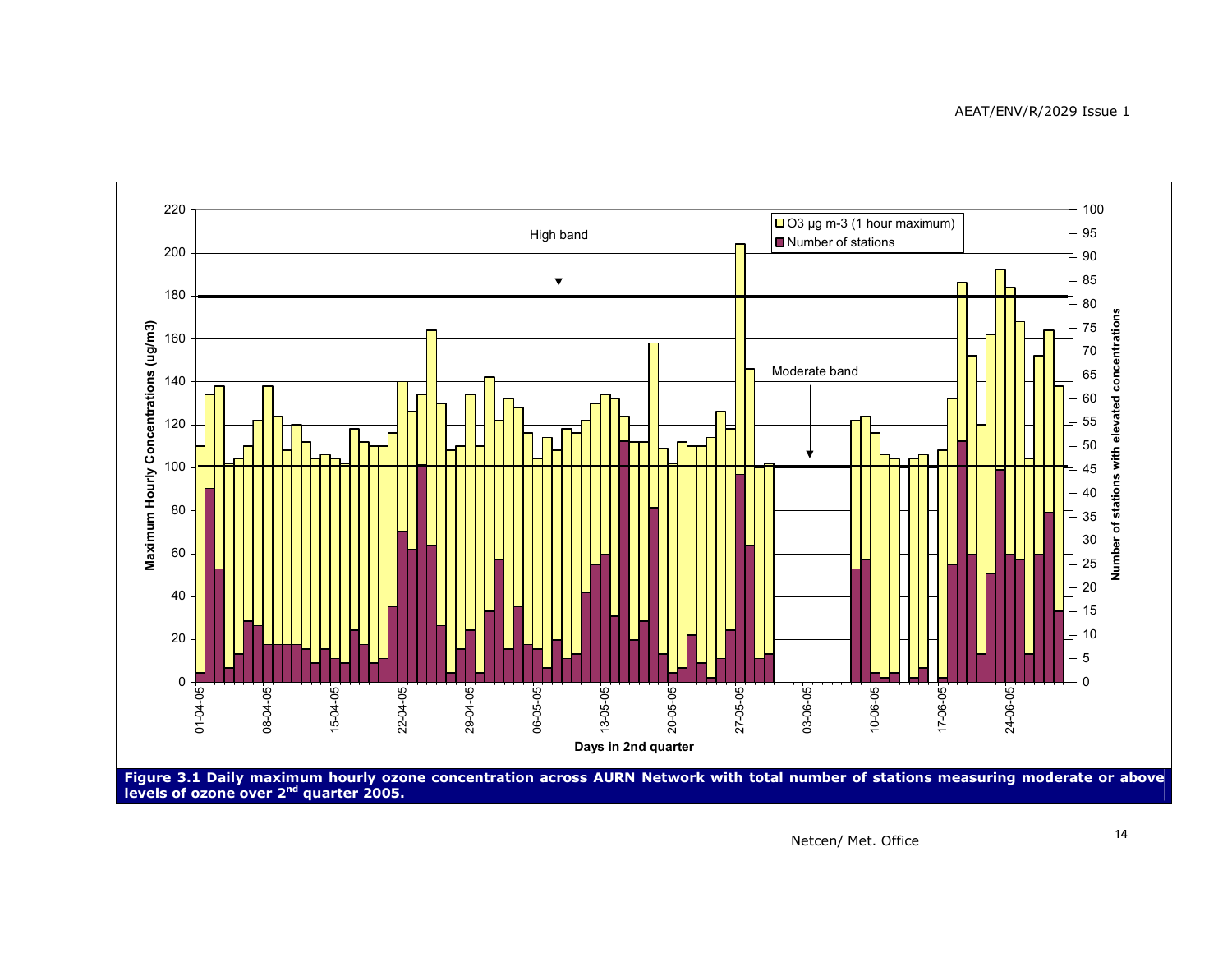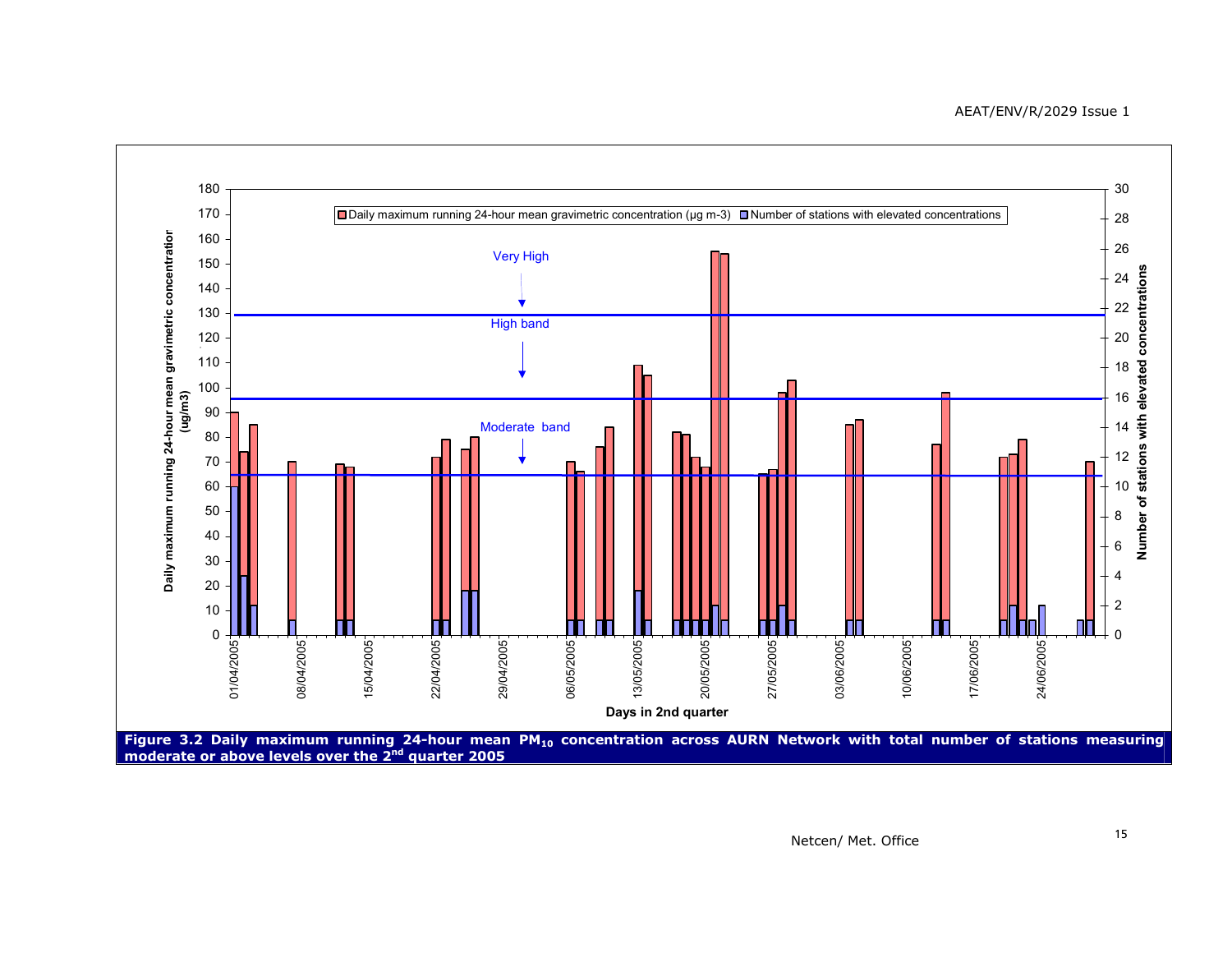

Figure 3.3 Maximum 15 minute average concentrations of SO<sub>2</sub> and hourly average of NO2 across AURN Network with total<br>number of stations measuring moderate or above levels over the 2<sup>nd</sup> quarter 2005

Netcen/ Met. Officee and the set of the set of the set of the set of the set of the set of the set of the set of the set of the s<br>Alternative set of the set of the set of the set of the set of the set of the set of the set of the set of the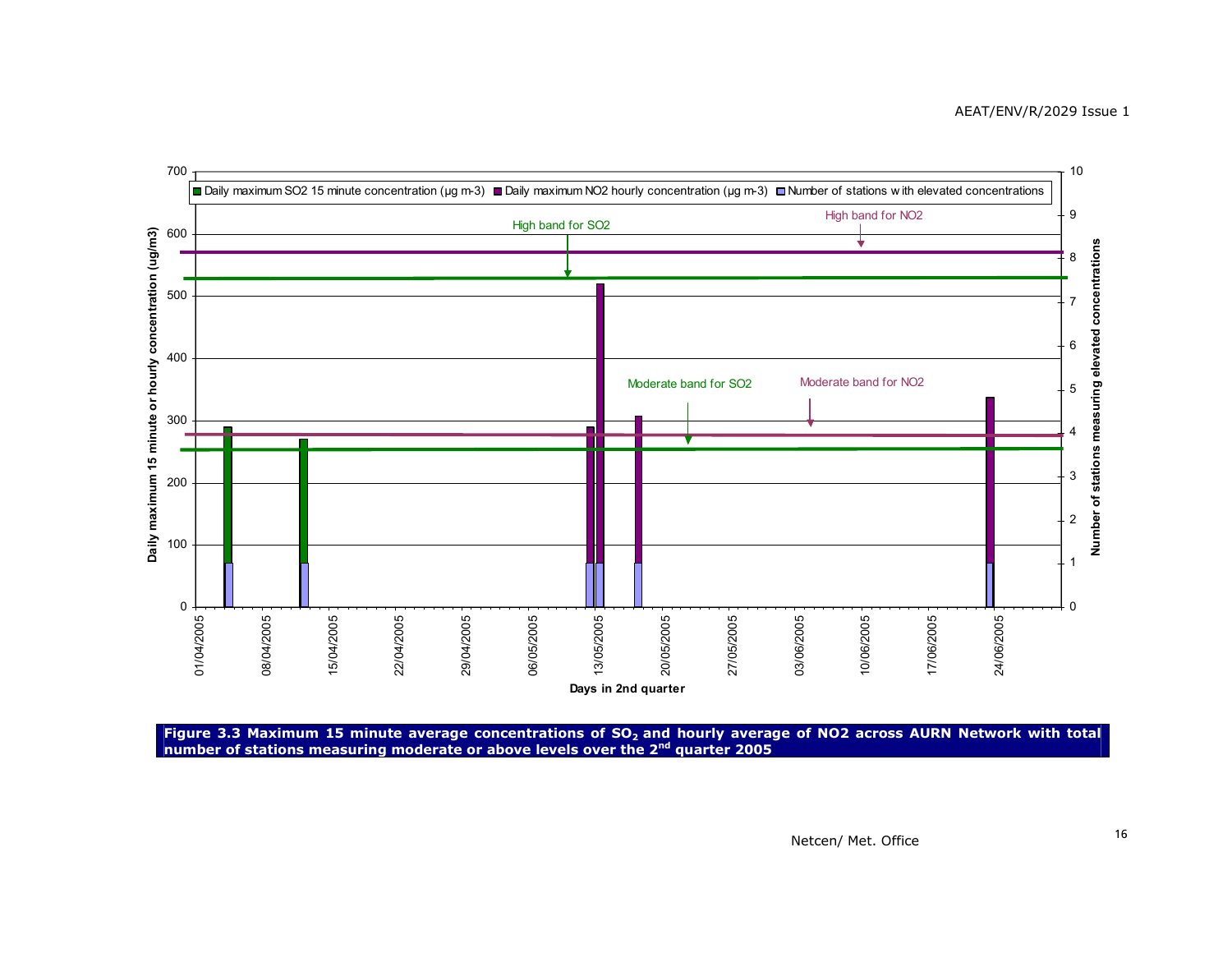

AEAT/ENV/R/2029 Issue 1 AEAT/ENV/R/2029 Issue

 $\mathbf{L}$ 

Netcen/ Met. Office Netcen/ Met. Office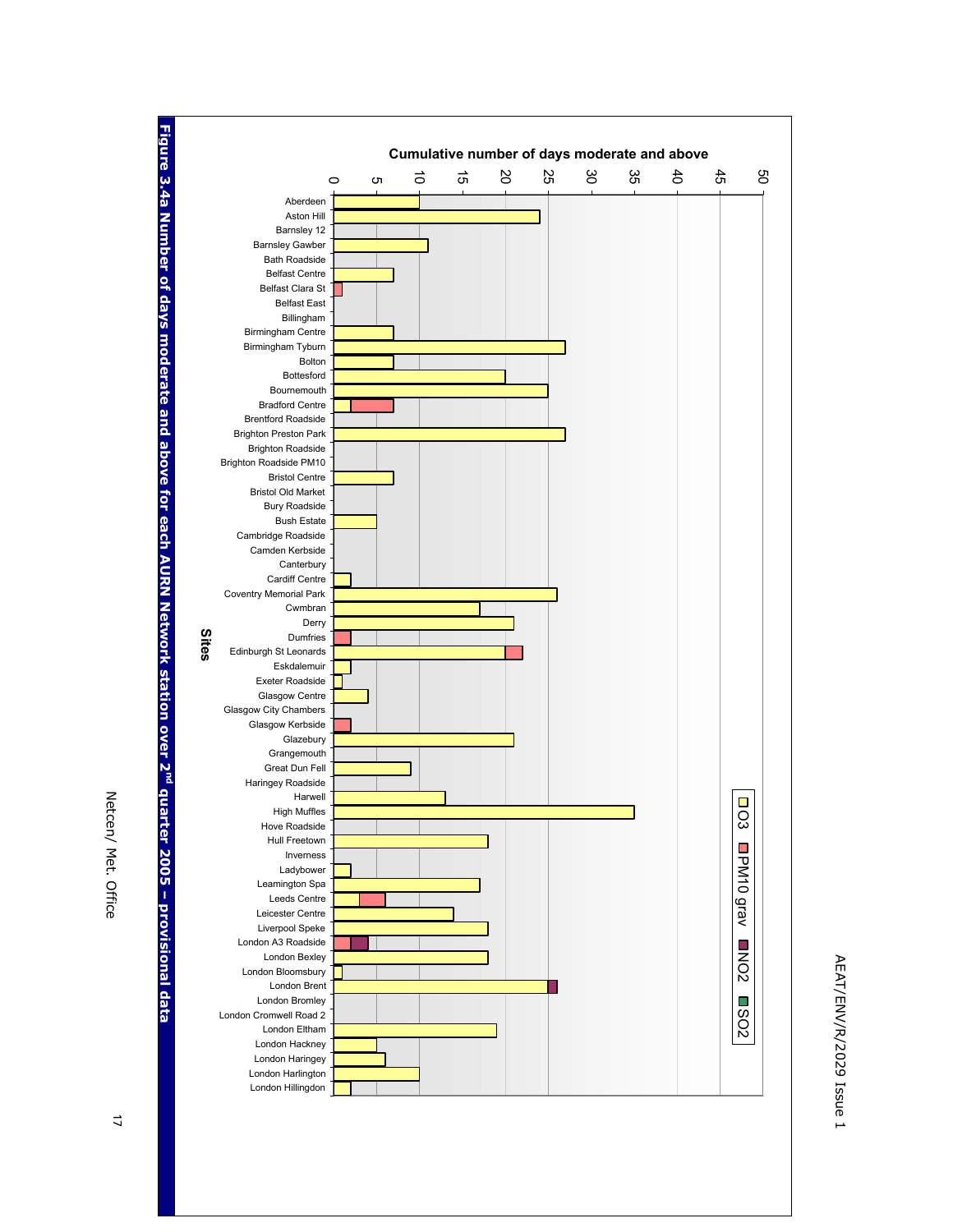

Netcen/ Met. Office Netcen/ Met. Office

> AEAT/ENV/R/2029 Issue 1 AEAT/ENV/R/2029 Issue 1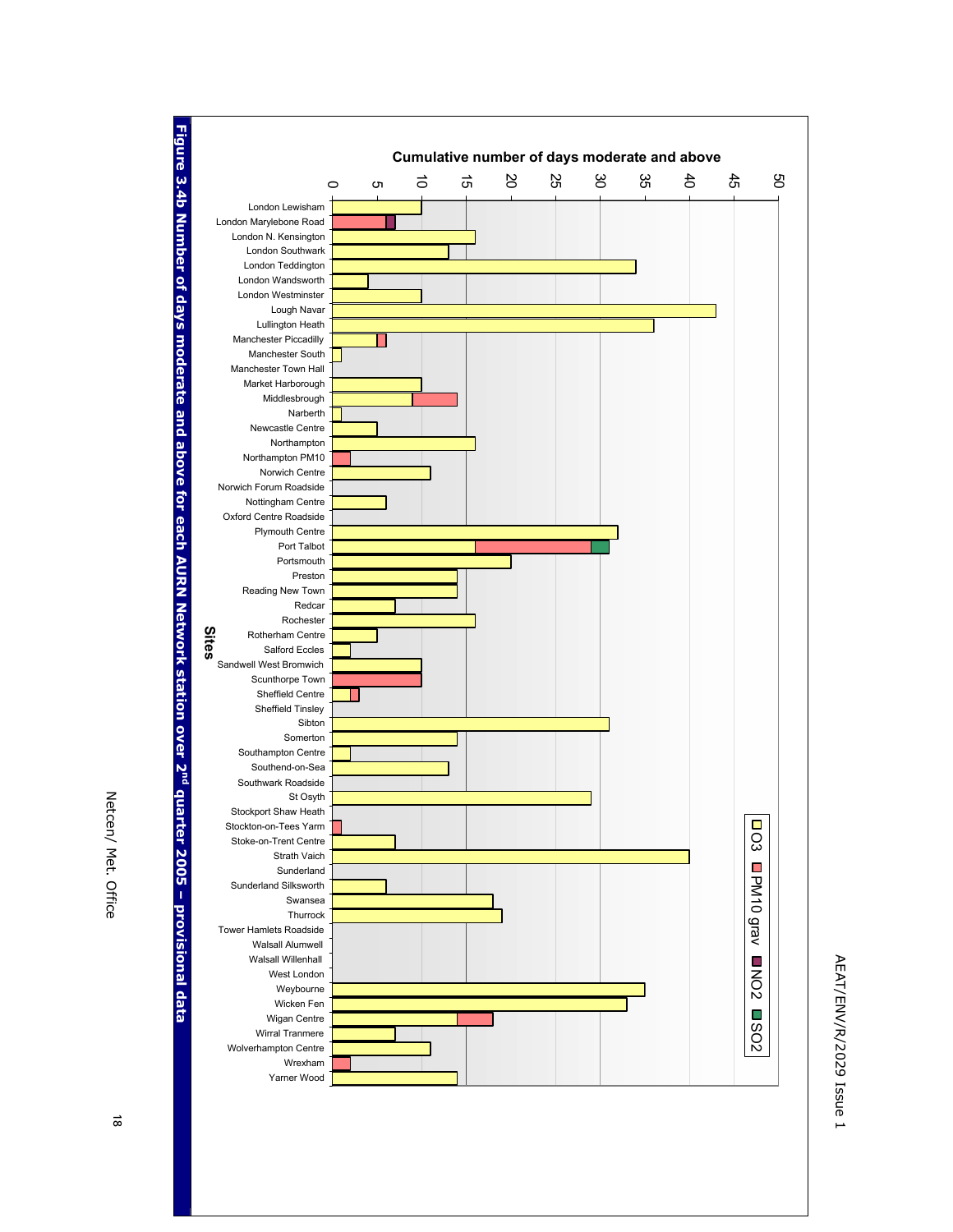# 4 Breakdowns in the service

All bulletins were successfully delivered to the Air Quality Communications contractor on time. There were no reported breakdowns in the service over this three-month period.

# 5 Additional or enhanced forecasts

No formal enhanced forecasts can be issued until the format of the enhanced service has been agreed with Defra and the Devolved Administrations.

The air pollution forecast is always re-issued to Teletext, Web and Freephone services at 10.00 local time each day, but will only be updated when the pollution situation is changing.

The bi-weekly air pollution outlooks have continued to be delivered successfully to Defra and other government departments by email on Tuesdays and Fridays.

## 6 Ad-hoc services and analysis

### 6.1 AD-HOC REPORTS

Two ad-hoc reports will be shortly issued on the National Air Quality Archive, the first of which is:

Air Pollution Forecasting: Ozone Pollution Episode Report (Friday 27<sup>th</sup> May 2005) by Targa (Netcen) and Witham (Met Office) 17/06/2005

### 6.2 ANALYSIS OF A STRATOSPHERIC INCURSION

#### Possible Stratospheric Incursion measured at Great Dun Fell.

During the process of data ratification of AURN AQM data during the reporting quarter, an unusual period of ozone measurements were spotted on the evening of Saturday  $19<sup>th</sup>$  March at the Great Dun Fell AQM Site. These measurements did not correlate with ozone data taken from other sites in that region.

15-minute averaged ozone concentrations began to rise at 10:30 pm on the evening of the  $19<sup>th</sup>$ March up to a maximum of 59 ppb at 23:45, falling rapidly from midnight to a minimum of 5 ppb a few hours later, at 2:30 am. Concentrations then increased again to levels more normally expected at the site, reaching a better agreement from 5 am onwards. The stability of the response of the instrument has been verified over that period, by viewing the relevant chart recording trace.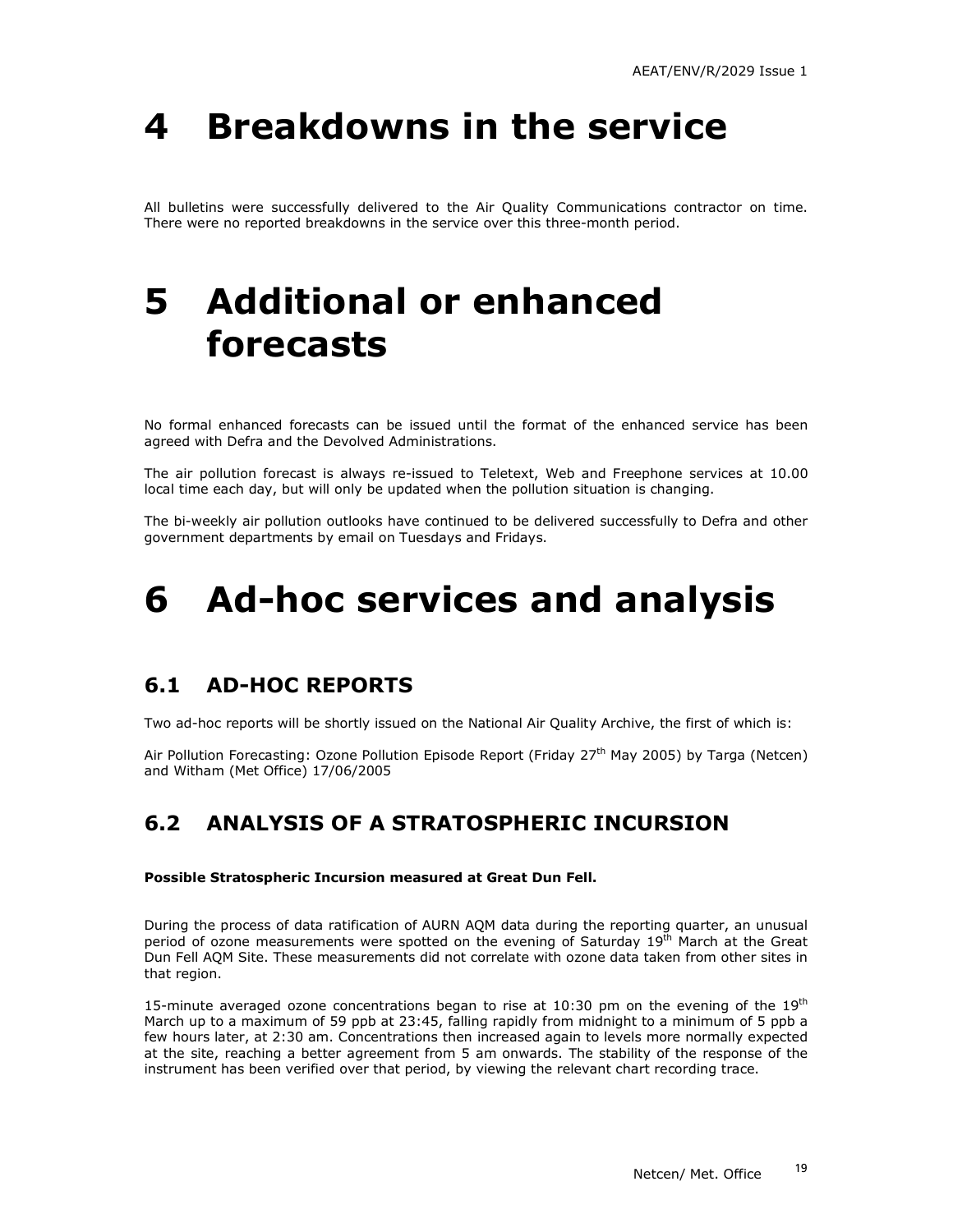As conditions are unfavourable for ozone formation during the hours of darkness, there is a strong possibility that the ozone measured was caused by a stratospheric incursion, a rare phenomenon in which air from the stratosphere mixes down into the troposphere, contributing to increased ambient ozone and ground level as a consequence.

Data were obtained from the Met Office for investigation of this period. Wind direction and speed measurements were available for the Great Dun Fell site itself, with air temperature/pressure and relative humidity available for two other nearby sites in Cumbria (Shap and Warcop). The Great Dun Fell site is situated 850 m above sea level, an altitude which often lies above the planetary boundary layer 'mixing ceiling' (the two reference sites are at 250 m).

The UK had been under the influence of high pressure centred over France for many days up to that point and the weather patterns had been stable, the UK lying within a warm sector. On the evening of the 19<sup>th</sup> March, air pressure was again relatively stable, slowly falling by around 3 mbars in a one-day period to 1025 mbar on that evening, as measured at the Shap site.

Wind direction and speed measurements taken at Great Dunn Fell indicate steady wind speeds throughout the period of this unusual phenomenon, the only indication of any significant changes being a sudden swing in wind direction to north-north-east at 2 am for about an hour, from a previous stable north-westerly direction. The wind direction then continued northwesterly. The swing to the north-north-east is likely to have been at least partly responsible for the very low ozone measurements made from midnight onwards, through the sampling of ozone-depleted air from another area or direction below the planetary boundary layer .

The figure below shows the trends in ozone concentrations and met data all measured at Great Dun Fell over the period  $19<sup>th</sup>$  – 20<sup>th</sup> March 2005.





Without further data being available relating to the Great Dun Fell site itself, no further conclusions can be reached with respect to the conditions favouring this particular incursion. However, it still remains a noteworthy event.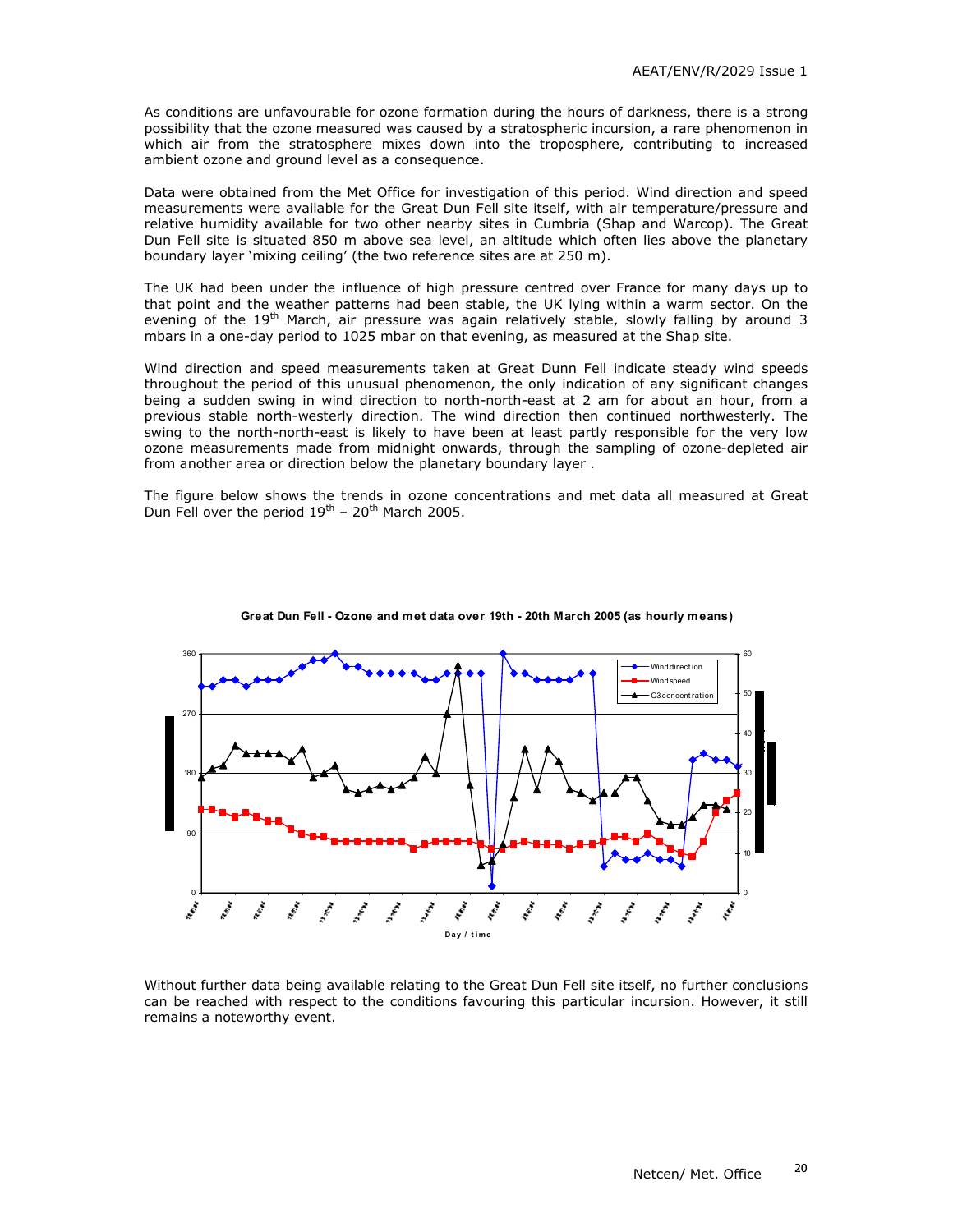# 7 Ongoing research

Netcen and the Met office will continue to:

- 1. Investigate ways of using automatic software systems to streamline the activities within the forecasting process, thus allowing forecasters to spend their time more efficiently considering the most accurate forecasts.
- 2. Research the chemistry used in our models, in particular the  $NO<sub>x</sub>$ ->NO<sub>2</sub> conversion used in NAME, and the chemical schemes for secondary  $PM_{10}$  and ozone.
- 3. Improve the NAME model runs that can be used for ad-hoc analyses, in particular with regard to investigating the possible long-range transport of  $PM_{10}$  pollution from forest fires in Russia and the long-range transport of particles from Saharan Dust Storms.
- 4. Improve and update the emissions inventories used in our models.

## 8 Forward work plan for July to September 2005

Major tasks include:

- **Demoglem** Ongoing daily air pollution forecasting activities.
- Ongoing improvements to NAME model, including:
	- o Improved modelling over steep topographical gradients
	- o Higher resolution model runs with reduced statistical noise
	- o Update of emissions inventory used in the model.
- Publication of the quarter 1 2005 reports on the Air Quality Archive Web Site.

## 9 Hardware and software inventory

Defra and the Devolved Administrations own the code for the ozone and secondary  $PM_{10}$  models, but not the graphical interface for these. Defra and the Devolved Administrations own the software for delivering the air pollution forecast to the Air Quality Communications system. Defra and the Devolved Administrations also own the web pages used to display the forecasts.

No computer hardware being used on this project is currently owned by Defra and the Devolved Administrations.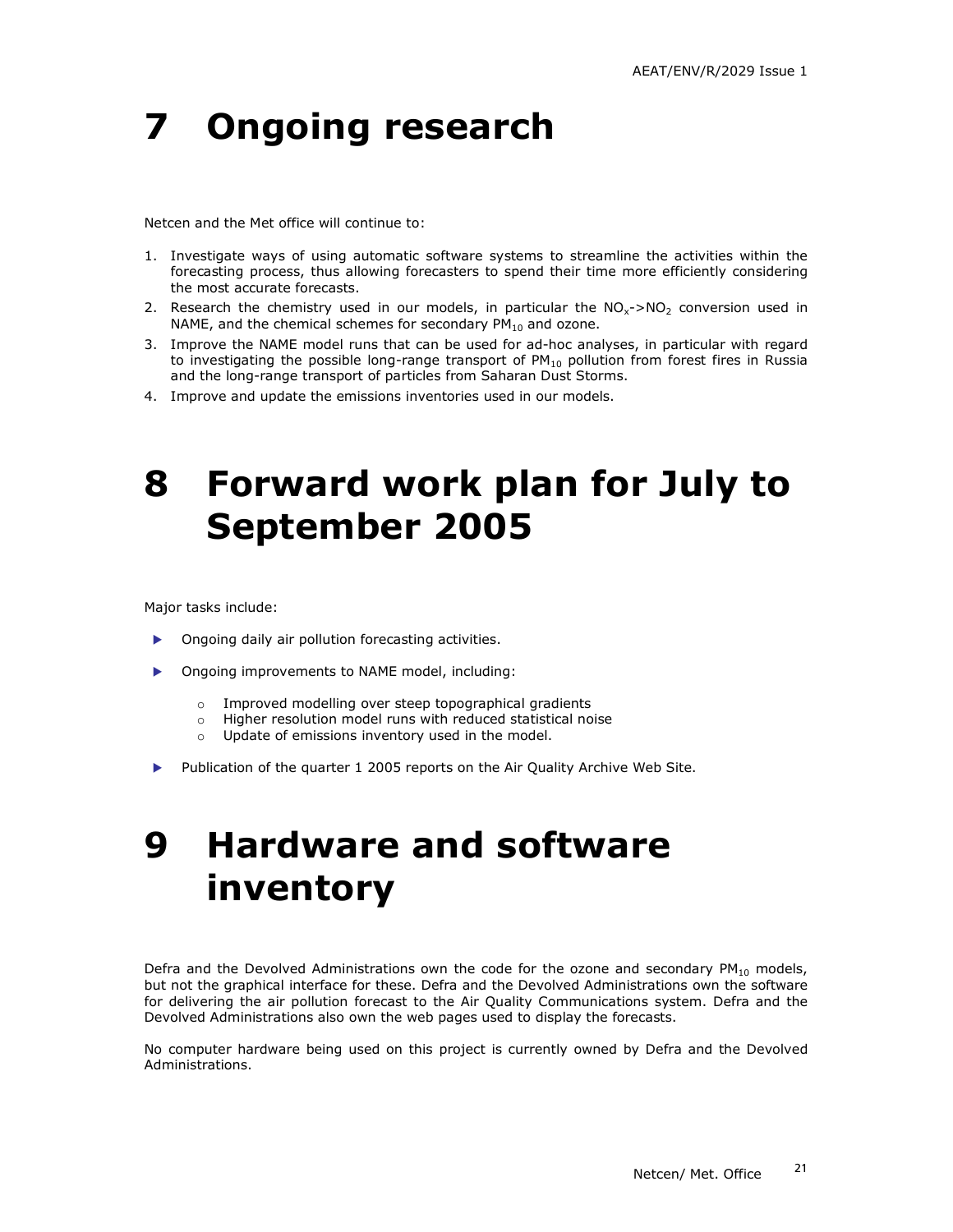# Appendix 1 - Air Pollution Index

## **CONTENTS**

1 Table showing the Air Pollution index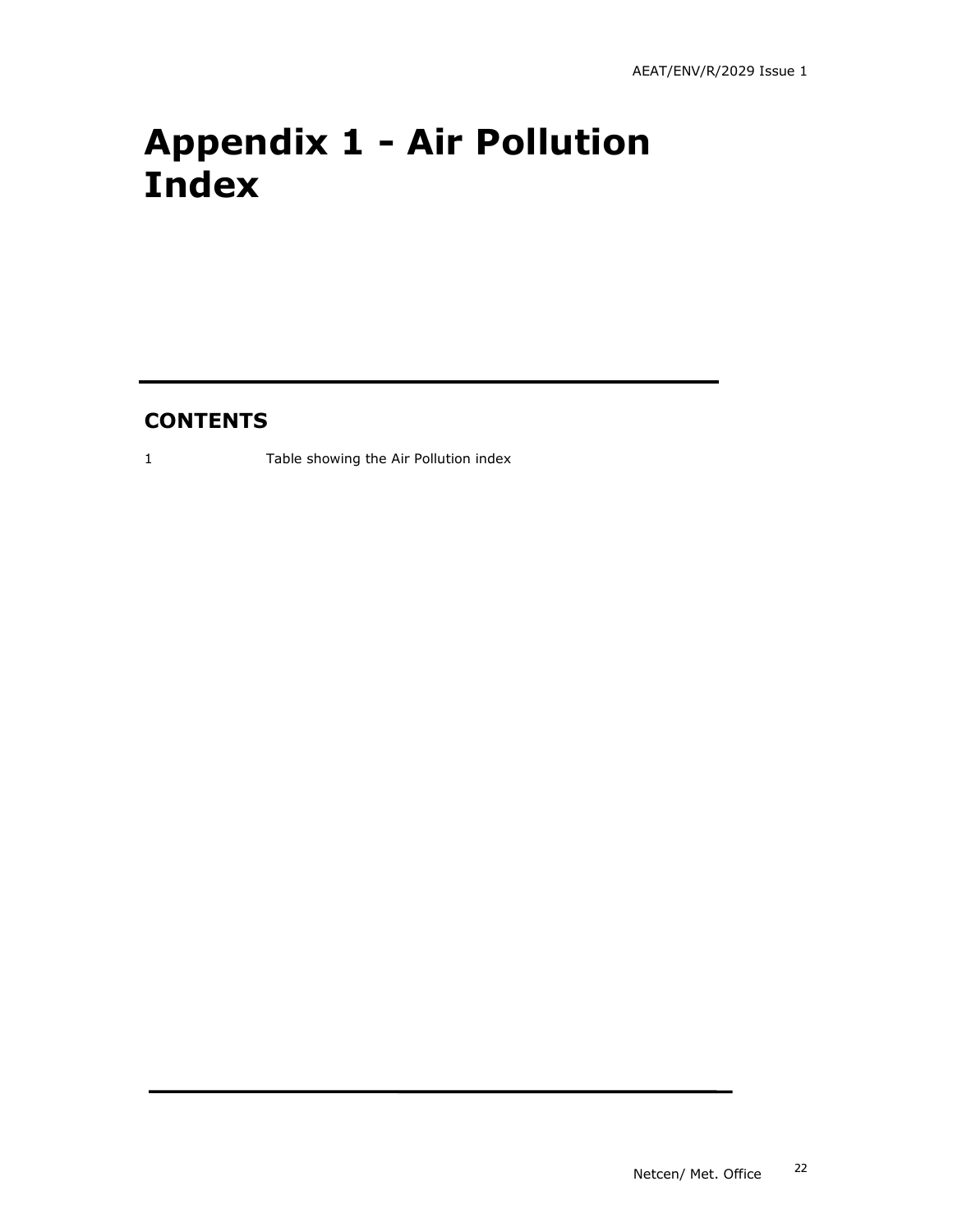### AEAT/ENV/R/2029 Issue 1

## The UK Air Pollution Indices

| <b>Old</b><br><b>Banding</b> | <b>Index</b>    | Ozone 8-hourly/<br><b>Hourly mean</b> |                | <b>Nitrogen Dioxide</b><br><b>Hourly Mean</b> |                | <b>Sulphur Dioxide</b><br><b>15-Minute Mean</b> |                | <b>Carbon Monoxide</b><br><b>8-Hour Mean</b> |               | <b>PM<sub>10</sub></b> Particles<br>24-Hour Mean |
|------------------------------|-----------------|---------------------------------------|----------------|-----------------------------------------------|----------------|-------------------------------------------------|----------------|----------------------------------------------|---------------|--------------------------------------------------|
|                              |                 | $\mu$ gm <sup>-3</sup>                | ppb            | $\mu$ gm <sup>-3</sup>                        | ppb            | $\mu$ gm <sup>-3</sup>                          | ppb            | $mgm^{-3}$                                   | ppm           | gravimetric<br>$\mu$ gm <sup>-3</sup>            |
| Low                          |                 |                                       |                |                                               |                |                                                 |                |                                              |               |                                                  |
|                              |                 | $0 - 32$                              | $0 - 16$       | $0 - 95$                                      | $0 - 49$       | $0 - 88$                                        | $0 - 32$       | $0 - 3.8$                                    | $0.0 - 3.2$   | $0 - 21$                                         |
|                              |                 | $33 - 66$                             | $17 - 32$      | $96 - 190$                                    | $50 - 99$      | 89-176                                          | $33 - 66$      | $3.9 - 7.6$                                  | $3.3 - 6.6$   | $22 - 42$                                        |
|                              | 3               | 67-99                                 | $33 - 49$      | 191-286                                       | $100 - 149$    | 177-265                                         | 67-99          | $7.7 - 11.5$                                 | $6.7 - 9.9$   | $43 - 64$                                        |
| <b>MODERATE</b>              |                 |                                       |                |                                               |                |                                                 |                |                                              |               |                                                  |
|                              | 4               | 100-126                               | $50 - 62$      | 287-381                                       | 150-199        | 266-354                                         | 100-132        | 11.6-13.4                                    | $10.0 - 11.5$ | 65-74                                            |
|                              |                 | 127-152                               | $63 - 76$      | $382 - 477$                                   | 200-249        | 355-442                                         | 133-166        | 13.5-15.4                                    | $11.6 - 13.2$ | 75-86                                            |
|                              | 6               | 153-179                               | $77 - 89$      | 478-572                                       | 250-299        | 443-531                                         | 167-199        | 15.5-17.3                                    | 13.3-14.9     | 87-96                                            |
| <b>HIGH</b>                  |                 |                                       |                |                                               |                |                                                 |                |                                              |               |                                                  |
|                              |                 | 180-239                               | $90 - 119$     | 573-635                                       | 300-332        | 532-708                                         | 200-266        | 17.4-19.2                                    | $15.0 - 16.5$ | $97 - 107$                                       |
|                              | 8               | 240-299                               | 120-149        | 636-700                                       | 333-366        | 709-886                                         | 267-332        | $19.3 - 21.2$                                | $16.6 - 18.2$ | 108-118                                          |
|                              | 9               | 300-359                               | 150-179        | 701-763                                       | 367-399        | 887-1063                                        | 333-399        | $21.3 - 23.1$                                | 18.3-19.9     | 119-129                                          |
| <b>VERY HIGH</b>             |                 |                                       |                |                                               |                |                                                 |                |                                              |               |                                                  |
|                              | 10 <sub>1</sub> | $\geq 360 \ \mu \text{gm}^{-3}$       | $\geq 180$ ppb | $\geq$ 764 µgm <sup>-3</sup>                  | $\geq 400$ ppb | $≥1064 \mu$ gm <sup>-3</sup>                    | $\geq 400$ ppb | $\geq$ 23.2 mgm <sup>-3</sup>                | $\geq$ 20 ppm | $\geq$ 130 μgm <sup>-3</sup>                     |

| <b>Old Banding</b> | <b>New Index</b> | <b>Health Descriptor</b>                                                                                                            |
|--------------------|------------------|-------------------------------------------------------------------------------------------------------------------------------------|
| LOW                |                  |                                                                                                                                     |
|                    |                  |                                                                                                                                     |
|                    |                  | Effects are unlikely to be noticed even by individuals who know they are sensitive to air pollutants                                |
|                    |                  |                                                                                                                                     |
| <b>MODERATE</b>    |                  |                                                                                                                                     |
|                    | 4                |                                                                                                                                     |
|                    |                  | Mild effects unlikely to require action may be noticed amongst sensitive individuals                                                |
|                    | 6.               |                                                                                                                                     |
| l HIGH.            |                  |                                                                                                                                     |
|                    |                  | Significant effects may be noticed by sensitive individuals and action to avoid or reduce these effects may be needed (e.g.         |
|                    | 8                | reducing exposure by spending less time in polluted areas outdoors). Asthmatics will find that their "reliever inhaler is likely to |
|                    | 9                | reverse the effects on the lung.                                                                                                    |
| <b>VERY HIGH</b>   |                  |                                                                                                                                     |
|                    | 10               | The effects on sensitive individuals described for "HIGH" levels of pollution may worsen.                                           |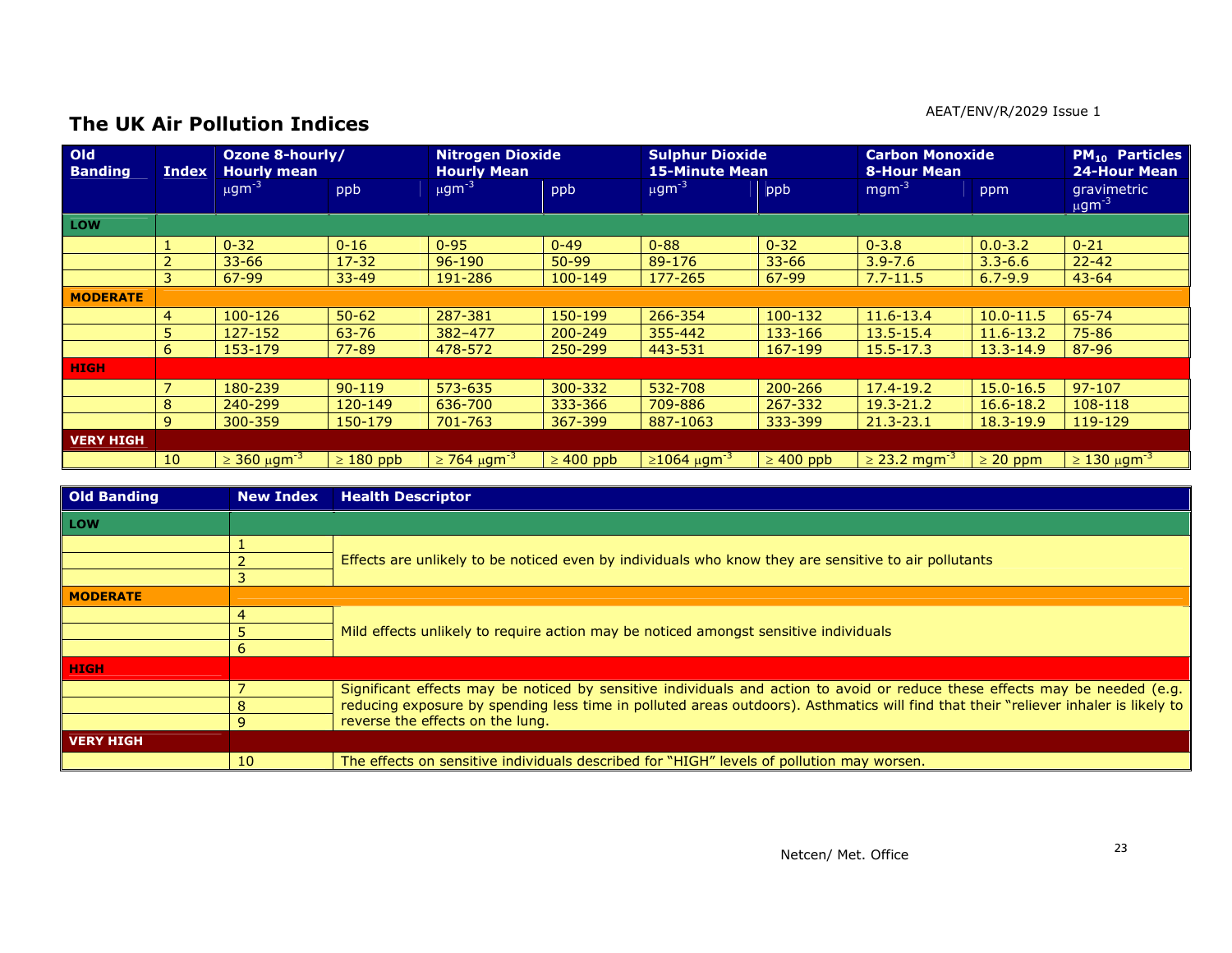AEAT/ENV/R/2029 Issue 1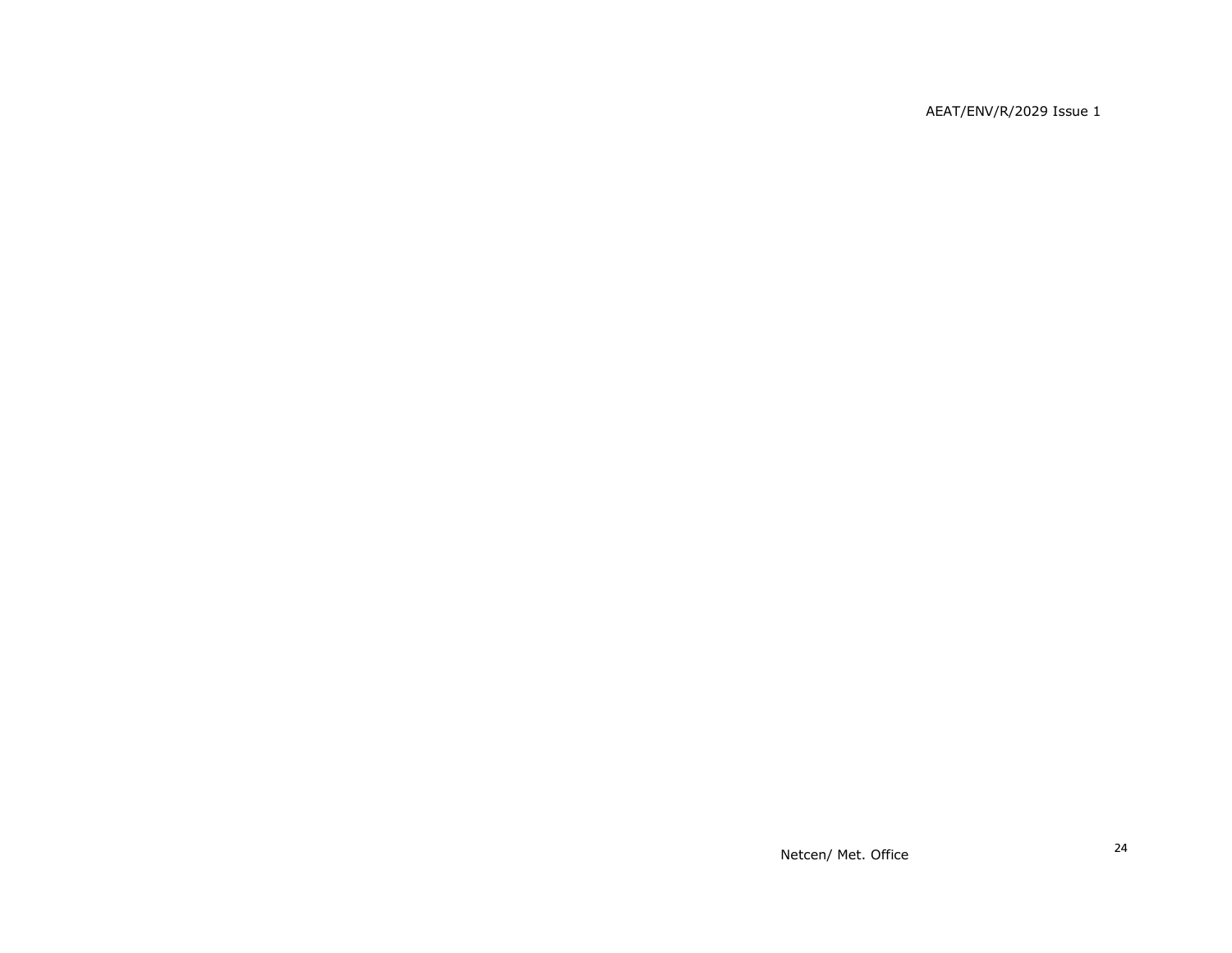# Appendix 2 - Forecasting Zones and Agglomerations

### **CONTENTS**

| Table showing the Air Pollution Forecasting Zones and Agglomerations, |
|-----------------------------------------------------------------------|
| together with populations (based on 2001 Census).                     |
| Map of Forecasting Zones and Agglomerations.                          |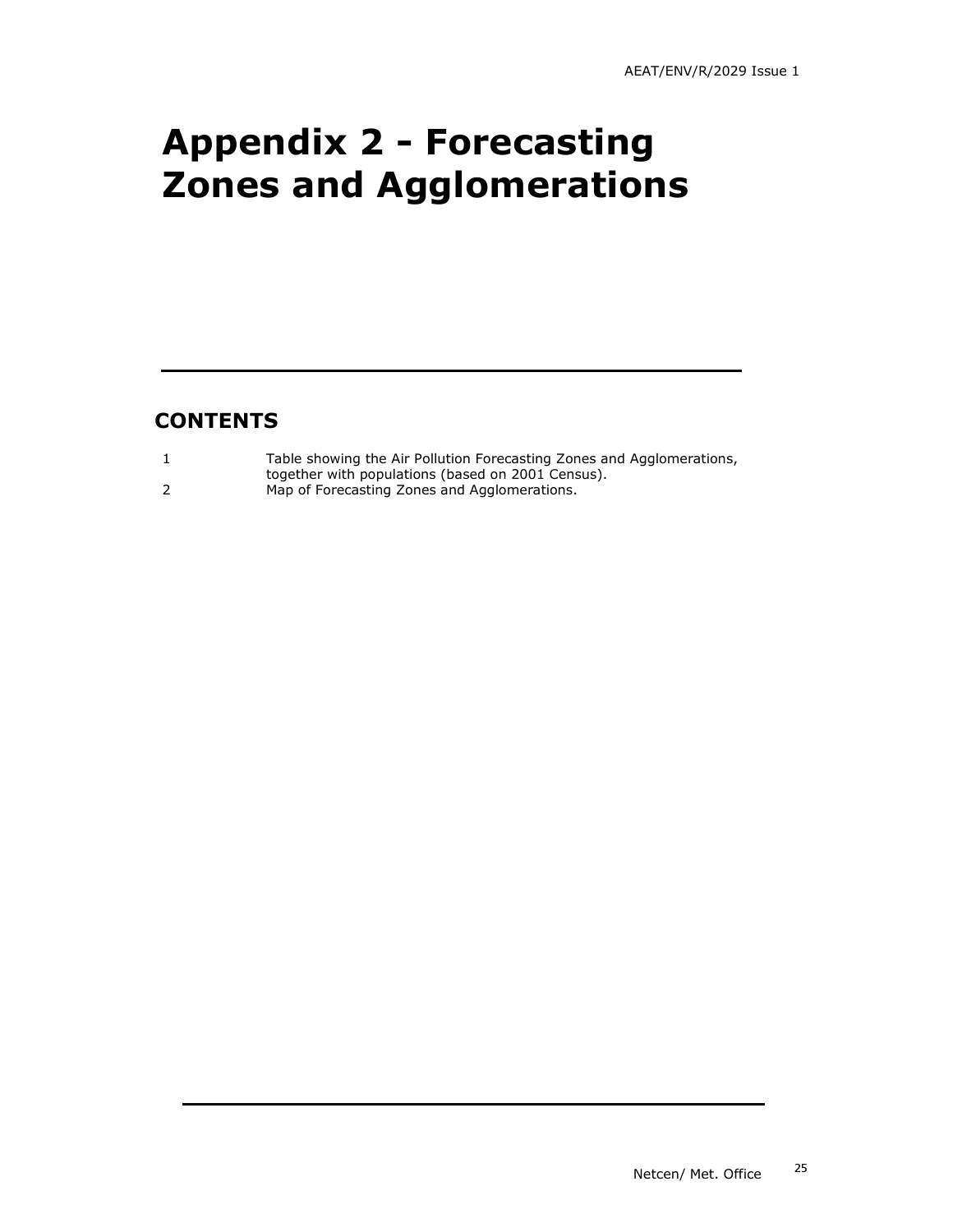### Forecasting Zones

| Zone                             | <b>Population</b> |
|----------------------------------|-------------------|
|                                  |                   |
| <b>East Midlands</b>             | 3084598           |
| <b>Eastern</b>                   | 5119547           |
| <b>Greater London</b>            | 8278251           |
| <b>North East</b>                | 1635126           |
| <b>North West and Merseyside</b> | 3671986           |
| South East                       | 6690881           |
| <b>South West</b>                | 4364704           |
| <b>West Midlands</b>             | 2970505           |
| <b>Yorkshire and Humberside</b>  | 2816363           |
|                                  |                   |
| <b>South Wales</b>               | 1578773           |
| <b>North Wales</b>               | 720022            |
|                                  |                   |
| <b>Central Scotland</b>          | 1813314           |
| <b>Highland</b>                  | 380062            |
| <b>North East Scotland</b>       | 1001499           |
|                                  |                   |
| <b>Scottish Borders</b>          | 254690            |
|                                  |                   |
| <b>Northern Ireland</b>          | 1104991           |

### Forecasting Agglomerations

| <b>Agglomeration</b>                   | <b>Population</b> |
|----------------------------------------|-------------------|
|                                        |                   |
| <b>Brighton/Worthing/Littlehampton</b> | 461181            |
| <b>Bristol Urban Area</b>              | 551066            |
| Greater Manchester Urban Area          | 2244931           |
| Leicester                              | 441213            |
| <b>Liverpool Urban Area</b>            | 816216            |
| <b>Nottingham Urban Area</b>           | 666358            |
| <b>Portsmouth</b>                      | 442252            |
| <b>Sheffield Urban Area</b>            | 640720            |
| <b>Tyneside</b>                        | 879996            |
| West Midlands Urban Area               | 2284093           |
| West Yorkshire Urban Area              | 1499465           |
|                                        |                   |
| <b>Cardiff</b>                         | 327706            |
| <b>Swansea/Neath/Port Talbot</b>       | 270506            |
|                                        |                   |
| <b>Edinburgh Urban Area</b>            | 452194            |
| <b>Glasgow Urban Area</b>              | 1168270           |
|                                        |                   |
| <b>Belfast</b>                         | 580276            |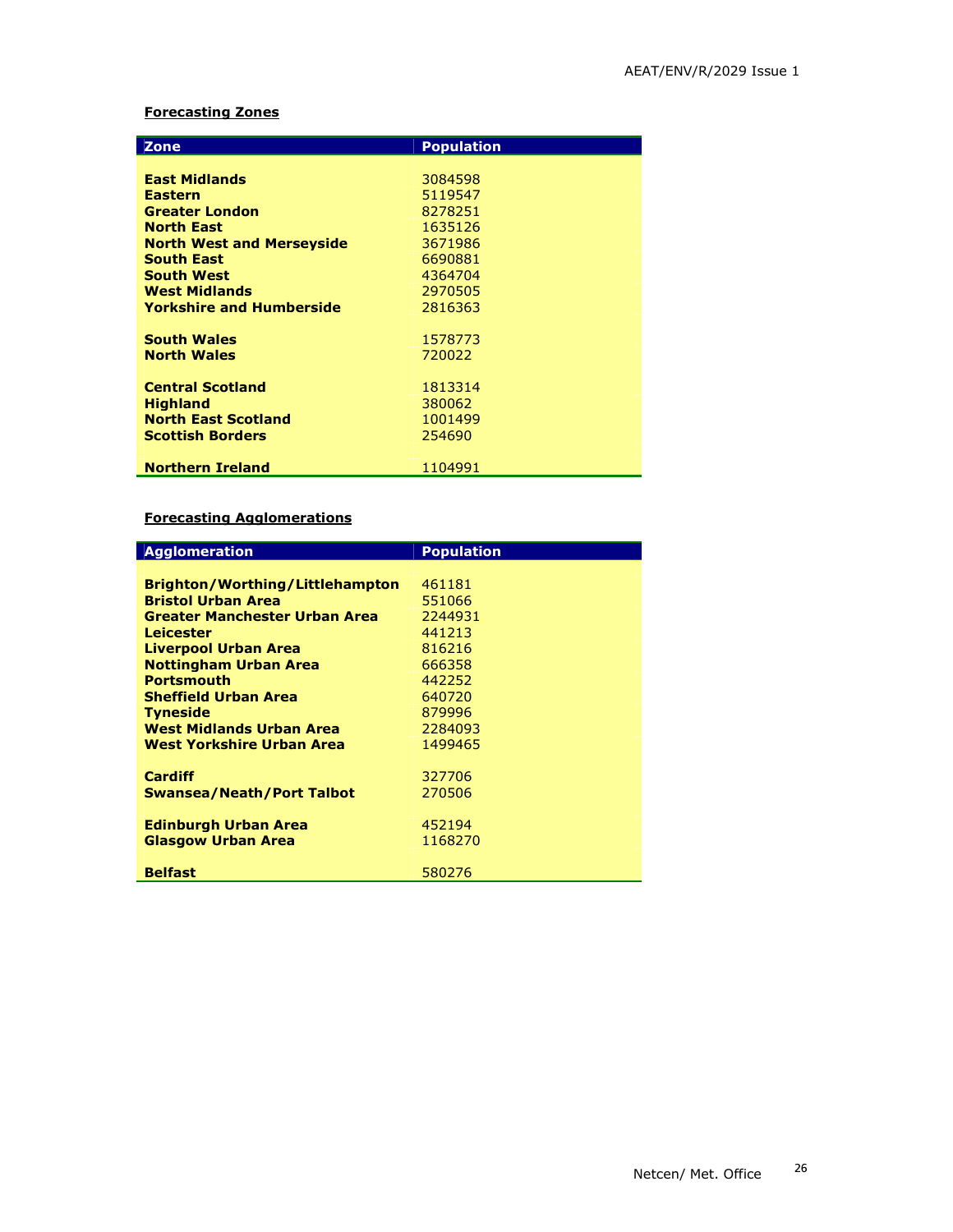

### Map of UK forecasting zones and agglomerations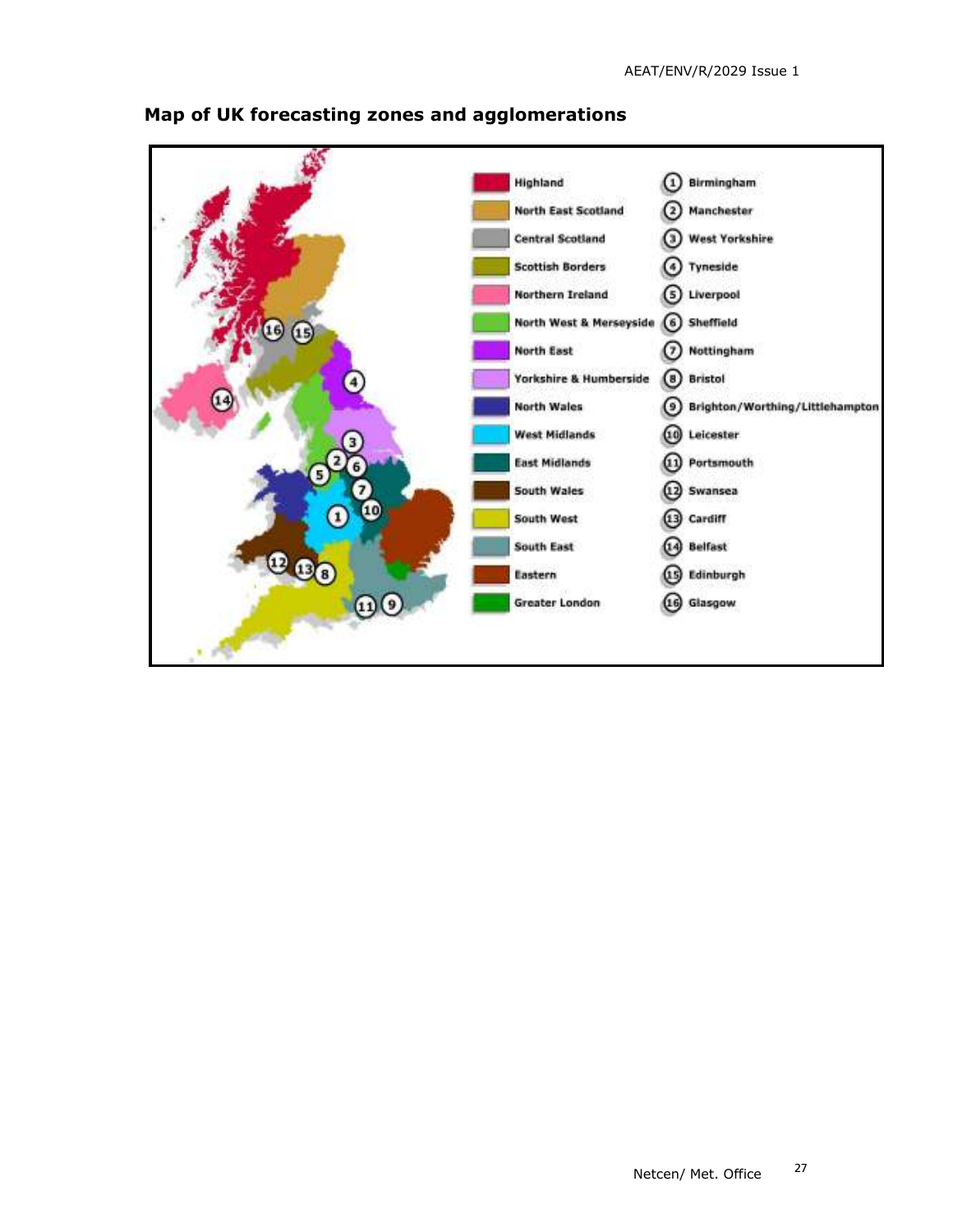## Appendix 3 – Worked Example of How UK Forecasting Success and Accuracy Rates are Calculated.

### **CONTENTS**

1 Worked Example